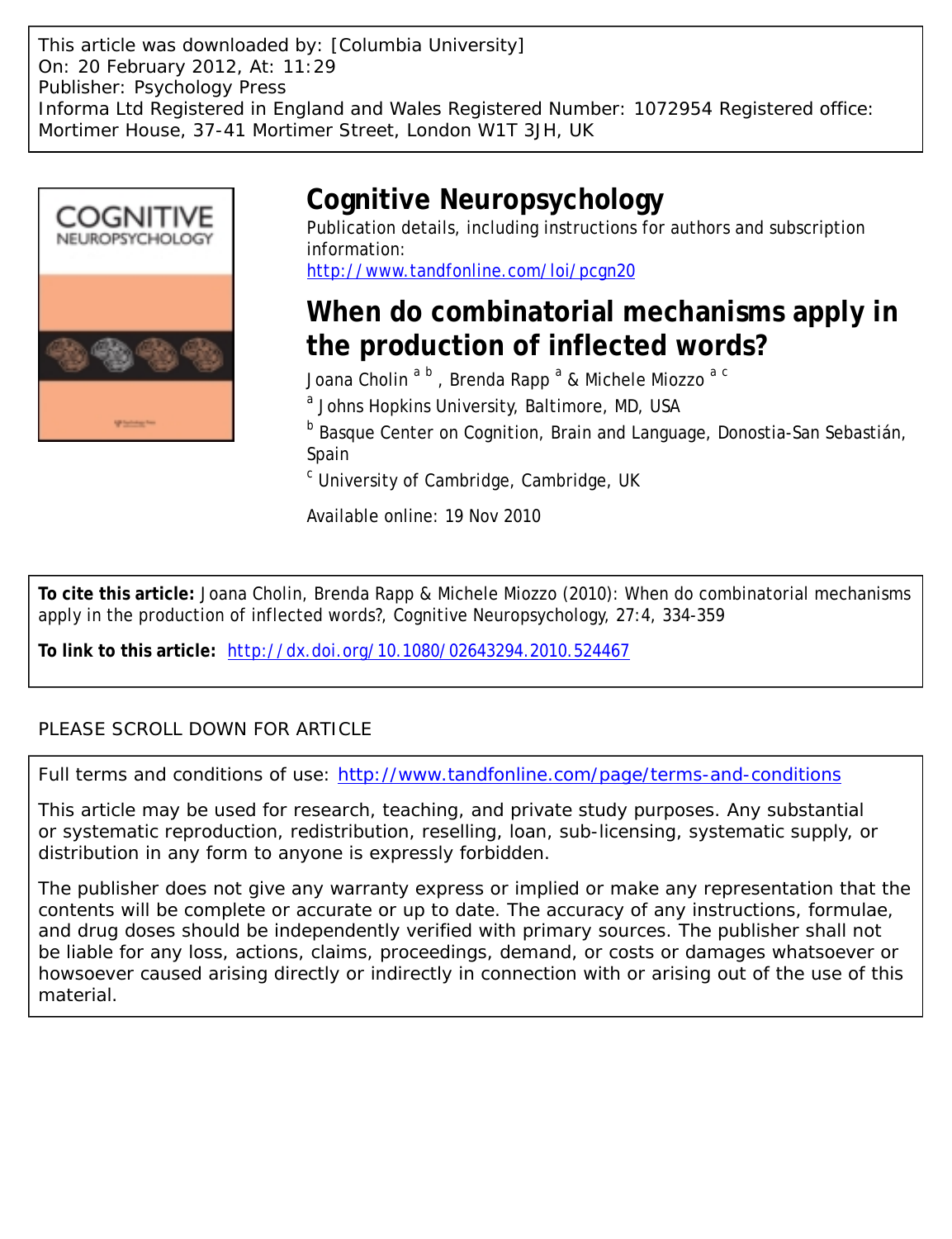# When do combinatorial mechanisms apply in the production of inflected words?

Joana Cholin

Johns Hopkins University, Baltimore, MD, USA; Basque Center on Cognition, Brain and Language, Donostia-San Sebastián, Spain

> Brenda Rapp Johns Hopkins University, Baltimore, MD, USA

> > Michele Miozzo

Johns Hopkins University, Baltimore, MD, USA; University of Cambridge, Cambridge, UK

A central question for theories of inflected word processing is to determine under what circumstances compositional procedures apply. Some accounts (e.g., the dual-mechanism model; Clahsen, 1999) propose that compositional processes only apply to verbs that take productive affixes. For all other verbs, inflected forms are assumed to be stored in the lexicon in a nondecomposed manner. This account makes clear predictions about the consequences of disruption to the lexical access mechanisms involved in the spoken production of inflected forms. Briefly, it predicts that nonproductive forms (which require lexical access) should be more affected than productive forms (which, depending on the language task, may not). We tested these predictions through the detailed analysis of the spoken production of a German-speaking individual with an acquired lexical impairment resulting from a stroke. Analyses of response accuracy, error types, and frequency effects revealed that combinatorial processes are not restricted to verbs that take productive inflections. On this basis, we propose an alternative account, the stem-based assembly model (SAM), which posits that combinatorial processes may be available to all stems and not only to those that combine with productive affixes.

Keywords: Morphology; Inflections; Productivity; Affixation; Speech production; Neuropsychology.

Linguists have long recognized that a major distinction can be drawn in a number of languages between inflected words with predictable versus idiosyncratic forms. The past tense of English verbs is a commonly cited example of such distinction. Most English verbs are obtained by adding the suffix  $-ed$  to a stem (walked, painted), a pattern not exhibited by a few English verbs that

Correspondence should be addressed to Joana Cholin, Basque Center on Cognition, Brain and Language (BCBL), Paseo Mikeletegi 69, 20009 Donostia-San Sebastián, Spain (E-mail: j.cholin@bcbl.eu).

We are especially grateful to Jeremiah Bertz for his help with test preparation and administration. We are deeply thankful to WRG and his wife for all the efforts they made to allow us the opportunity to understand the nature of his language impairment. This research was supported by National Institutes of Health (NIH) Grants DC006242 (to Michele Miozzo) and DC006740 (to Brenda Rapp), and by the Spanish Science and Innovation Ministry, MICINN, RYC200903917 (to Joana Cholin).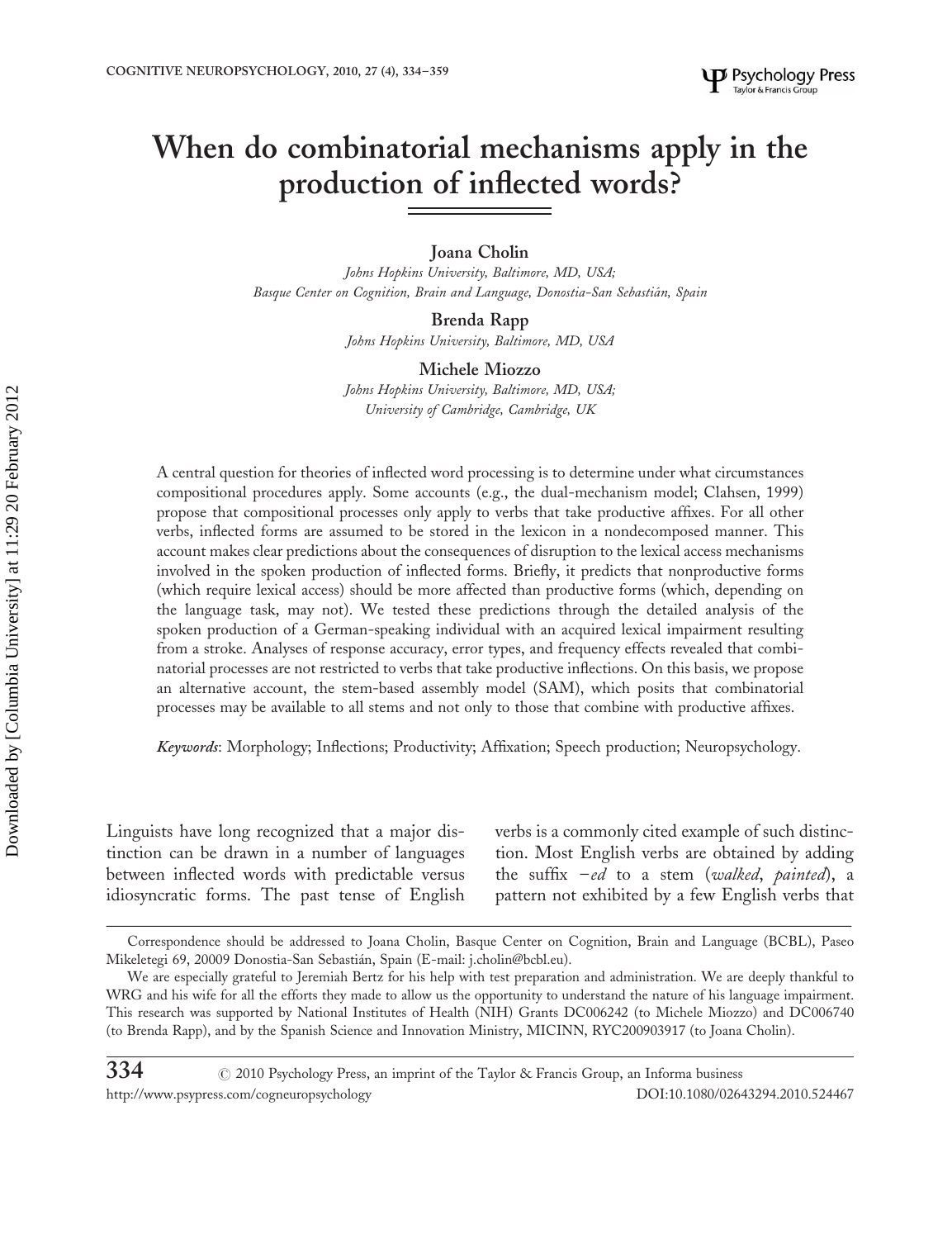instead have past tenses like sang and gave. The existence of these two types of inflected forms naturally raises the question for processing theories of language of whether a parallel distinction exists at the level of the (neuro)cognitive processes that generate inflected word forms. Current processing theories generally agree on the existence of distinct processes for the two types of inflection, although there is important variation in the implementation of such processes (Clahsen, 1999; Marcus, 2001; Marlsen-Wilson & Tyler, 1997; Pinker, 1991, 1999; Ullman, 2001). In the present study we focus on a specific theory: the dual-mechanism model (DMM; Clahsen, 1999; Clahsen, Eisenbeiss, Hadler, & Sonnenstuhl, 2001; Sonnenstuhl, Eisenbeiss, & Clahsen, 1999). DMM is appealing not only for proposing one of the most detailed accounts of the cognitive mechanisms of word inflection, but also for providing an account of inflectional systems that vary in complexity—from the relatively simple case of English to the more complex case of German.

An important distinction is made under DMM between inflected words generated by combinatorial mechanisms that concatenate stems to the suffix and inflected words stored in the lexicon. With respect to English verbs, the theory holds that "regular" past tense forms like walked or painted are the product of combinatorial mechanisms, whereas "irregular" past tense forms like sang and gave are forms stored in the lexicon. Crucially, DMM proposes that the application of combinatorial versus lexical encoding processes is largely determined by the *productivity* of an affix, such that affixation is only allowed with inflected forms of verbs that take the productive or default affix, while inflected forms of verbs that take nonproductive affixes are generated within a lexical network, as explained in more detail below. In this paper, we use cognitive neuropsychological data to evaluate predictions of DMM for German past participle formation. We argue that the results we obtain are problematic for certain aspects of the DMM, and we propose an alternative account that we refer to as the stem-based assembly model. In contrast to the DMM, we propose that combinatorial affixation processes

are not restricted to verbs that take productive inflection, but instead apply more broadly to all stems in the lexicon that are specified as taking an affix.

## Productivity, regularity, and the case of the German past participle

We use the term productivity as a descriptor that applies to affixes and regularity as a descriptor that applies to word categories (e.g., verbs or nouns). They are, at times in the literature, used interchangeably (see Bauer, 2001, for a review of the use of these terms), but we attempt to systematically apply them in this manner. Because this investigation concerns verbs, we refer specifically to verbs in our discussion—however, we assume that the same points apply to other word classes that undergo affixation.

A number of factors are usually considered in evaluating the productivity of an affix. Typically, this includes considerations such as the number of different verbs it applies to (type frequency) and whether or not it is used as the default form as determined by several diagnostic features such as its use in borrowings, onomatopoeia, and denominal verbs (Bauer, 2001; Clahsen, 1999; Marcus, Brinkmann, Clahsen, Wiese, & Pinker, 1995). Also considered is experimental evidence regarding the affix/es that speakers use when they are asked to inflect novel forms (e.g., Clahsen, 1997; Prasada & Pinker, 1993).

The conditions for the application of the terms regular/irregular are less clear or uniform. For example, the terms have been used to distinguish between verbs that have only one stem form in their paradigm versus those that have multiple stems (e.g., Cutler, 1980; Dressler, 1985), between verbs that take the productive affixes versus those that do not (e.g., Bloomfield, 1935; Marcus et al., 1995), or both (e.g., Pinker & Price, 1988). In addition, regularity has been defined as a feature of the computational mechanism that combines morphemic constituents (Pinker, 1991).

The English past tense represents a relatively straightforward case in which the use of productive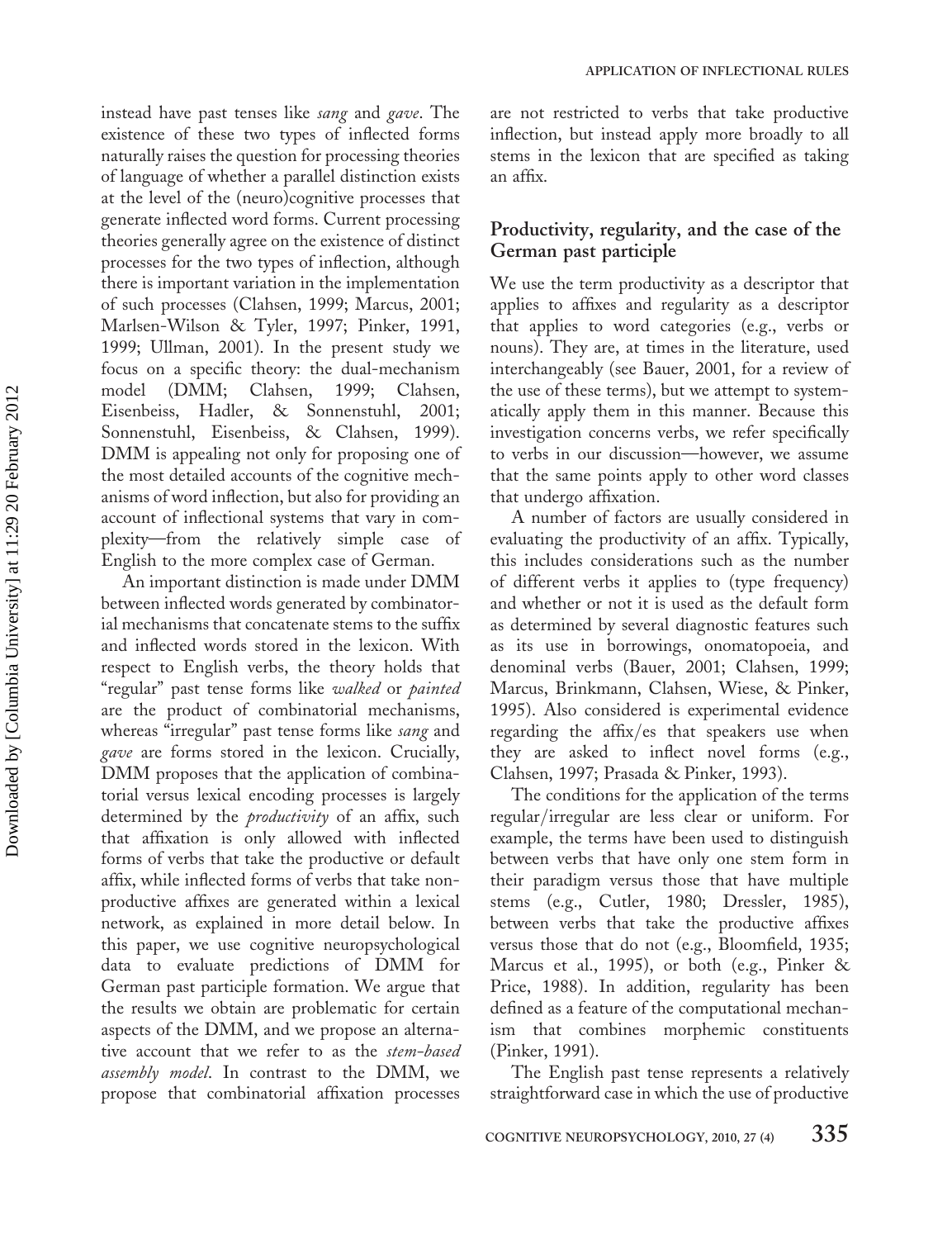affixes and invariant stems largely coincides. With regard to affix productivity, in the English past tense the suffix  $-e$ d occurs with the majority of English verbs, it is almost invariably applied to borrowed words (Pinker & Price, 1988) and denominal verbs (e.g., Kim, Pinker, Prince, & Prasada, 1991) and is typically used in experimental settings with novel forms (Prasada & Pinker, 1993; Ullman, 1999). These factors indicate that the "stem  $+$  ed combination" is productive and used by default. With regard to regularity, English verbs that maintain the same stem in the past tense take the  $-ed$  inflection (with rare exceptions, e.g., put). And, similarly, verbs that undergo stem changes in the past tense do not take the  $-ed$ inflection. Therefore, in the English past tense, there is one predominant type of stem – suffix combination, and, for this reason, there is a relatively straightforward mapping between the regular/ irregular distinction and productive/nonproductive affixation. However, across languages there are many examples of word classes for which multiple types of stem–affix combinations coexist. In these cases, the determination of productivity, regularity, and the circumstances under which the application of combinatorial mechanisms takes place may not be as clear-cut. A case in point is offered by the German past participle, the focus of this investigation.

In the German past participle there are five different types of stem type-suffix combinations. These combinations occur with unequal frequencies in the German language, and only one of them is productive in the sense of being used by default with novel words and borrowings. For these reasons, the German past participle may allow us to investigate whether stem  $+$  suffix morphological assembly is restricted to the productive inflection, or whether other considerations are relevant, and assembly applies more broadly. Note that although we are only considering the German past participle, the conclusions we draw have implications that are broader in scope, with relevance for the inflectional systems of other languages.

Several notations have been proposed for German verb categories; here, we refer to the one introduced by Paul (1916, 1998). This notational system is based on the fact that individual verbs may take different stems in the following three tenses: infinitive, past tense (preterite), and past participle. The notation refers to the stems of each of these tenses and indicates whether or not the stems vary across tenses. As illustrated in Table 1, there are five types of verbs, which we group into three categories: (a) AAA, (b) ABA, and (c) ABB and ABC (also part of the third group are the so-called *mixed verbs*). Type counts for the different verb categories are reported in Table 1. Given that our experiment concerns the past participle, we present details regarding this specific tense in this review.

1. The AAA verbs keep the infinitive stem (indicated by the letter A in this notation) in all three tenses. In addition, AAA verbs take the suffix  $-t$  in the past participle. Thus, the AAA verb *fragen* [to ask] preserves its infinitive (A) stem  $-frag$  in its past participle gefragt, which contains the prefix  $ge-$  and the suffix  $-t$ . (The prefix  $ge-$  occurs in any German past participle form bearing the main stress on the first syllable, a prosodic pattern exhibited by most German verbs; this prefix is not relevant at this point in our discussion.) The verbs in each of the other four categories

have more than one stem in their paradigms and—with few exceptions—take the suffix  $-en$  in the past participle.

- 2. ABA verbs take the infinitive stem in the past participle, changing it only in the past tense (B). For example, the ABA verb raten [to guess] changes the infinitive stem  $(rat-)$  in the preterite  $(\text{riet}-)$  but keeps the infinitive stem in the past participle (geraten).
- 3. In contrast to AAA and ABA verbs, the other three verb categories all involve stem changes in the past participle. These include ABB or ABC verbs, which differ in terms of whether the past participle shares the stem (B) with the preterite or takes a different stem (C; see Table 1 for examples). The verbs of the third type within this group—referred to as *mixed* verbs—undergo stem change, but unlike the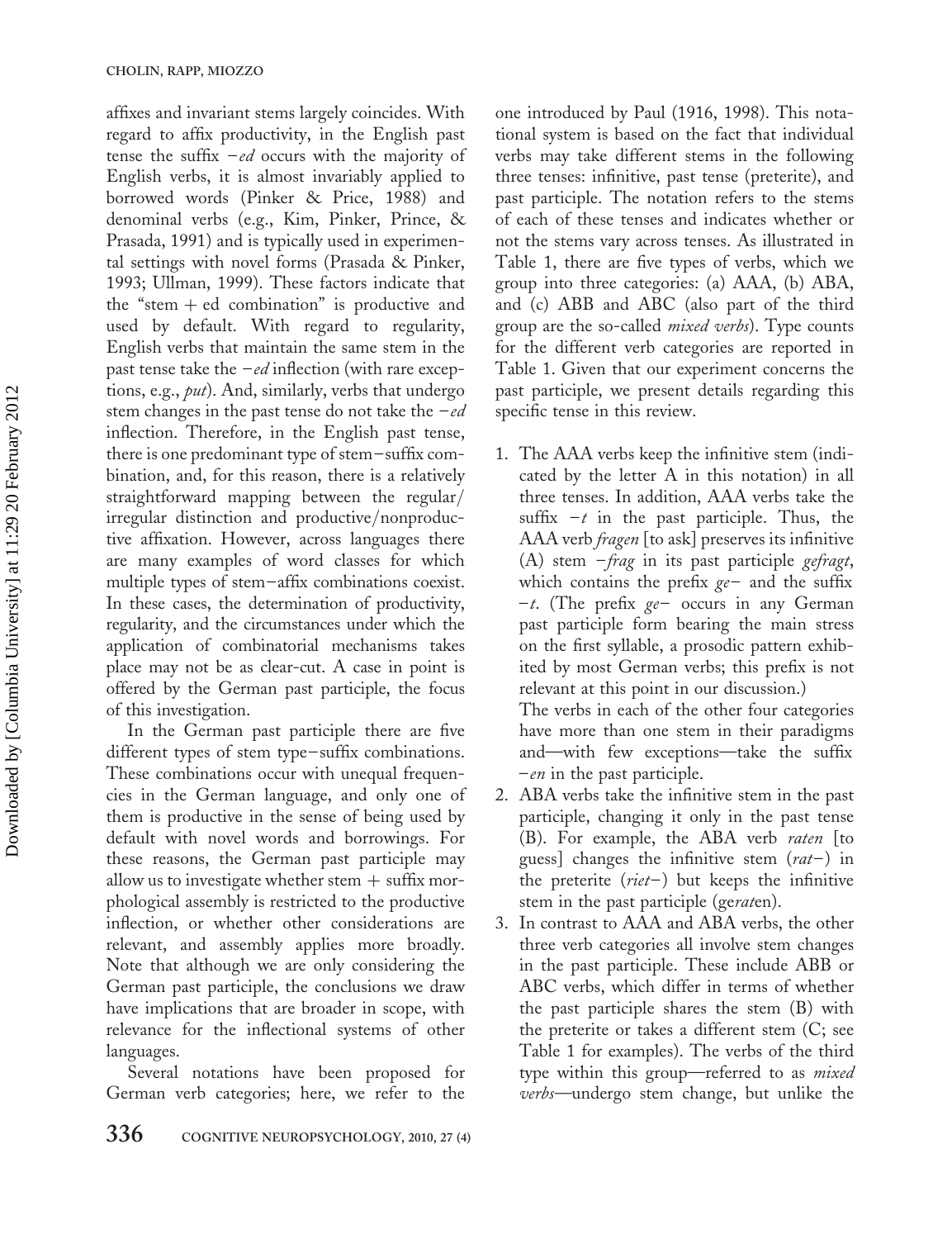| Verb category <sup>a</sup> |                                   | Verb inflection  |                   |                               |                  |  |  |  |  |  |
|----------------------------|-----------------------------------|------------------|-------------------|-------------------------------|------------------|--|--|--|--|--|
|                            |                                   |                  | Past participle   |                               |                  |  |  |  |  |  |
|                            | Infinitive stem                   | Past tense stem  | <b>Stem</b>       | $\mathcal{S}\mathcal{U}$ ffix | $\boldsymbol{N}$ |  |  |  |  |  |
| AAA                        | fragen [to ask]<br>frag           | fragte<br>frag   | gefragt<br>frag   | $-t$                          | 1,700            |  |  |  |  |  |
| ABA                        | raten [to guess]<br>rat           | riet<br>riet     | geraten<br>rat    | $-en$                         | 41               |  |  |  |  |  |
| ABB                        | fliegen [to fly]<br>flieg         | flog<br>flog     | geflogen<br>flog  | $-en$                         | 144              |  |  |  |  |  |
| ABC                        | werfen [to throw]<br>werf         | warf<br>warf     | geworfen<br>worf  | $-en$                         | $(ABB + ABC)$    |  |  |  |  |  |
| Mixed                      | <i>brennen</i> [to burn]<br>brenn | brannte<br>brann | gebrannt<br>brann | $-t$                          | 15               |  |  |  |  |  |

Table 1. Types of German verbs with representative examples

*Note:*  $N =$  type counts of noncompound verbs (from Smolka et al., 2007) based on CELEX (Baayen et al., 1993).

<sup>a</sup>The letters in the verb category notation (Paul, 1916, 1998) correspond to the stems that verbs take in three inflections:  $A =$ infinitive,  $B =$  past tense,  $C =$  past participle. For example, the notation AAA specifies that the verb bears the infinitive stem in all representative inflections, whereas the notation ABC indicates that the verb takes three different stems.

other verbs exhibiting stem change, they take the suffix  $-t$  in the past participle. An example is *gebrannt* [burnt]: It takes the suffix  $-t$  and the stem *brann*, which differs from the basic stem *brenn* of the infinitive brennen [to burn].

Two features of German verbs should be noted. First, the category that a verb corresponds to cannot be reliably predicted on the basis of the semantic or phonological features of the verb (Durrell, 2001; Wiese, 1996a). Second, stem changes always involve the vowels and in a few cases also the consonants (Wiese, 1996a).

With regard to productivity criteria, the suffix  $-t$  found in the past participle of AAA verbs has the largest type frequency in the German language<sup>1</sup> (see data in Table 1) and constitutes the default form, as attested by several diagnostic features. For example, the suffix  $-t$  appears in borrowings, onomatopoeia, and denominal verbs

(Clahsen, 1999; Marcus et al., 1995). There is also experimental evidence that the suffix  $-t$  is typically used as the productive, default form when German speakers are asked to indicate the past participles of novel verbs (Clahsen, 1997; novel verbs rhyming with existing ABB or ABC verbs are often an exception: The suffix –en is preferred for these verbs). With regard to regularity, AAA verbs have been typically labelled as regular, while all of the other verb categories have been referred to as *irregular*. This distinction was based on the notion that regular verbs only have one stem in their paradigm, while irregular verbs have multiple stems. However, it is clear from the discussion just above that, in German, there is a not a straightforward mapping of productive affix use and stem uniformity. For example, although ABA verbs do not take the productive affix, their stems exhibit some degree of uniformity and thus occur in many tenses, including the past participle. On the other hand, mixed

<sup>1</sup> The AAA past participles are clearly predominant in large corpora such as CELEX (Marcus et al., 1995). In smaller corpora that only include the most frequent words, past participles taking the suffixes  $-t$  and  $-n$  have a more balanced distribution, in terms of both type and token frequencies (Clahsen, 1999; Marcus et al., 1995).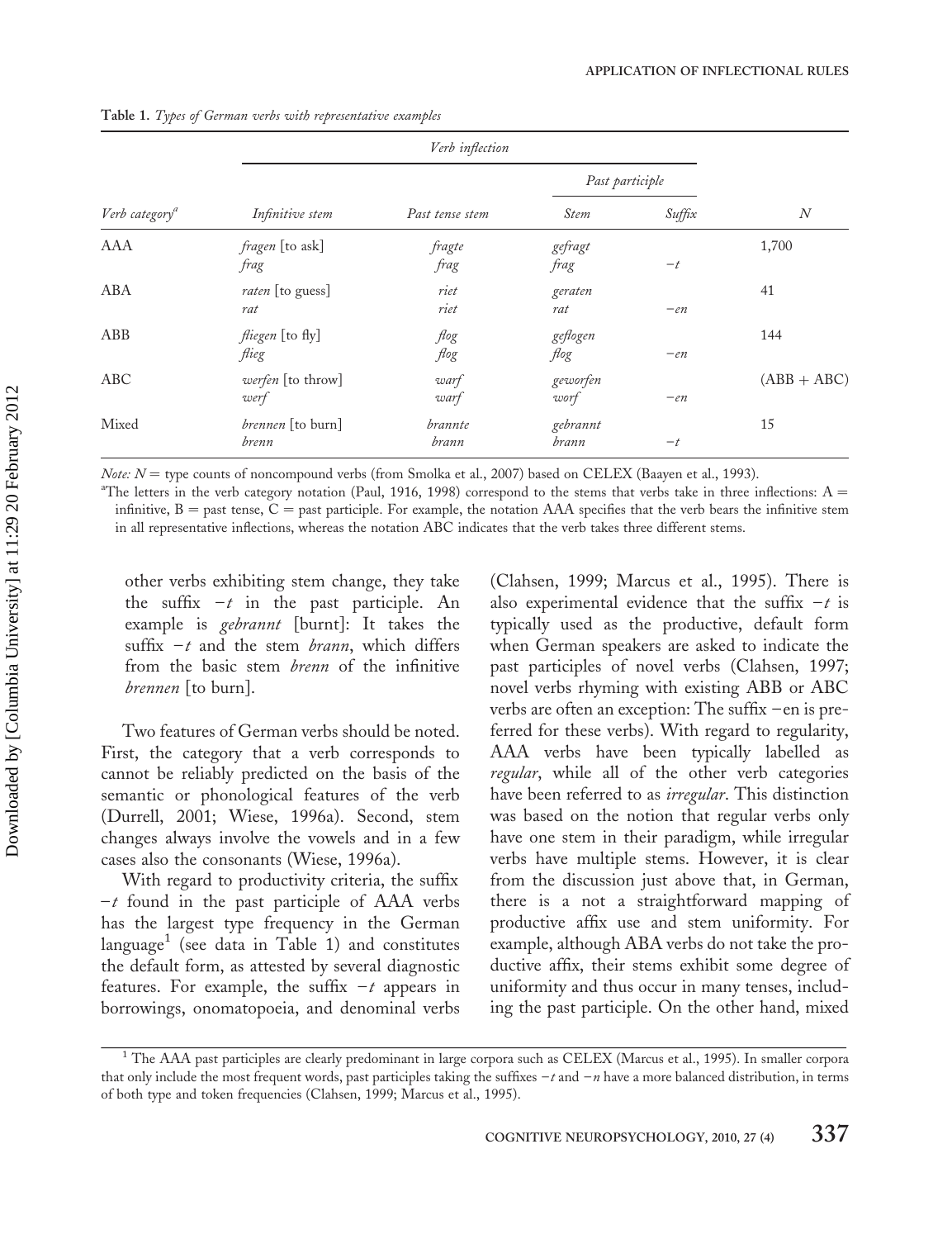verbs take the productive affix but lack stem uniformity. Given this fact, German provides opportunities, as Marcus et al. (1995) have argued, to decouple productivity and regularity and therefore examine the organization and functioning of the system of word affixation and production.

In the next sections we review the proposal for the processing of morphologically complex words advanced by Clahsen and collaborators (e.g., Clahsen, 1999); we then outline an alternative account and then end with a discussion of predictions that may help to adjudicate between them.

#### The dual-mechanism model

Minimalist morphology, a linguistic theory introduced by Wunderlich and Fabri (1995; see also Wunderlich, 1996) proposes two distinct mechanisms of word formation: affixation for productive (regular) inflectional forms and structured lexical entries for unproductive (irregular) inflections. The reason for introducing this distinction is that only productive patterns are typically generalized to novel words. Like other minimalist approaches in linguistics, minimalist morphology adopts a small number of principles and constraints and makes extensive use of underspecification. General principles underlie the processing of both productive and unproductive inflectional forms. Minimalist morphology provided a theoretical framework for the dual-mechanism model (DMM), a psycholinguistic processing account offered by Clahsen (1999). This model proposes specific cognitive mechanisms of inflection in German and English.

Consistent with the minimalist morphology approach, the DMM distinguishes between lexically based inflected forms and inflected forms generated by affixation processes. To illustrate the functioning of the model we can consider the case of English past tense and past participle. According to DMM, regular verbs each have a single base node that corresponds to what Wunderlich (1996) refers to as the basic stem. The past tense and past participle are produced by affixation processes that take the syntactic and phonological content of the basic stem as input and combine it with the appropriate suffix  $-ed$ . In contrast, irregular verbs are produced by accessing the base node and retrieving the inflected form, which is recovered from the lexical representation through the inheritance tree structure (see Figure 1). Each node in these structured lexical representations is devoted to a different morphological form of the word (e.g., one node each for: the basic stem sing, its past tense form sang, and its past participle form sung). Nodes lying at the lower levels of the structured lexical representations inherit the syntactic and phonological features from higher nodes; they only encode the



Figure 1. Schematic depiction of the structured lexical entries proposed in minimalist morphology for irregular English verbs and adopted by the dual-mechanism model (DMM). The different inflections of irregular verbs are represented within hierarchical structures. The verb base form (sing, throw) is represented by the top node; the irregular verb inflections (sang/sung; threw/thrown) are represented by subordinate nodes. Subordinate nodes inherit the syntactic and phonological features from higher nodes.  $v =$  verb, past  $=$  past tense, pp  $=$  past participle. Adapted with permission from Wunderlich, D. (1996). Minimalist morphology: The role of paradigms. In G. E. Booij & J. van Merle (Eds.). Yearbook of Morphology 1995 (pp. 93–114). New York, NY: Springer. Copyright 1996 by Kluwer Academic Publishers.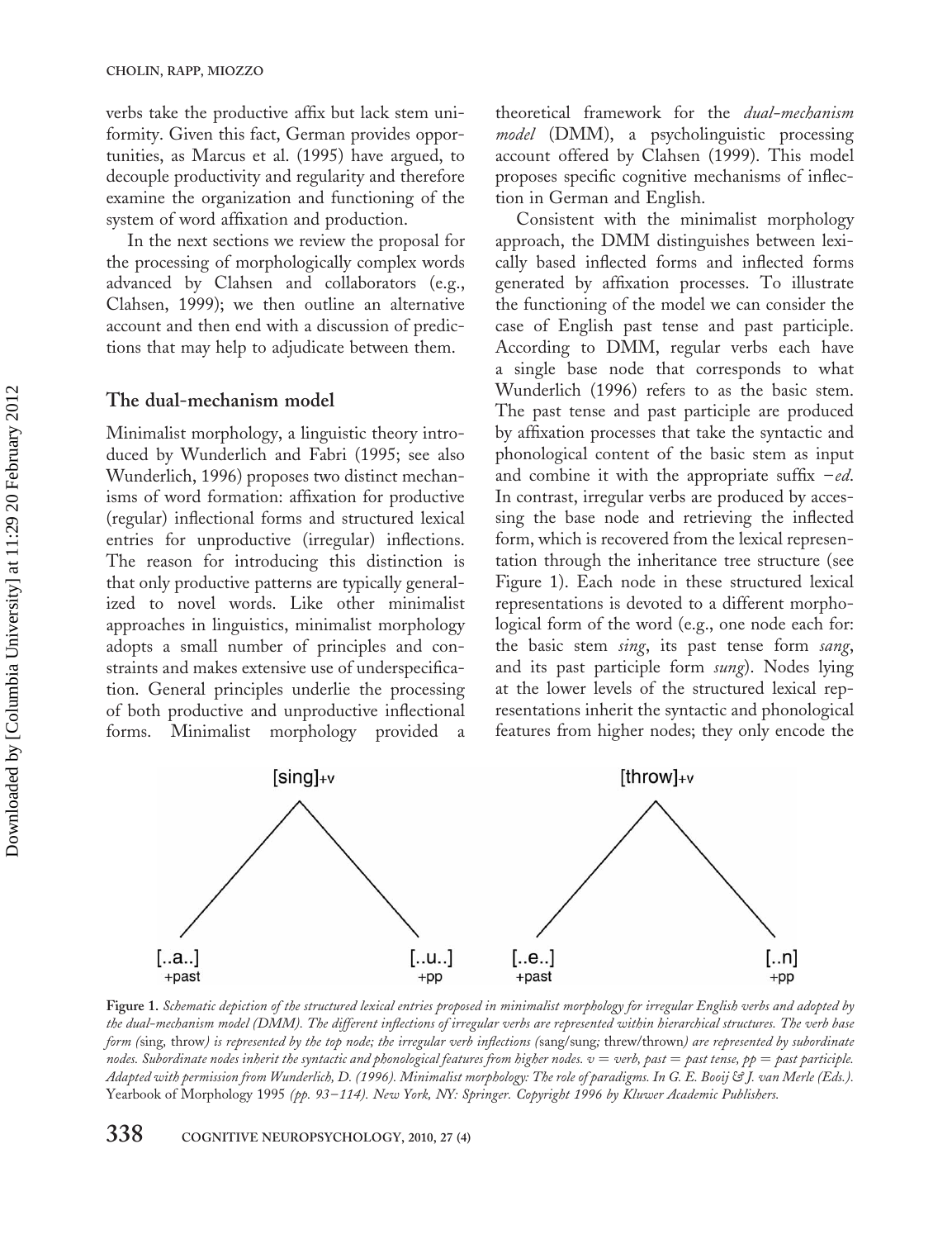features that change specifically for a given form. For example, the node corresponding to *sung* simply indicates the vowel difference between this form and the basic stem form—all other features are inherited from the *sing* node. Each node in a structured lexical entry constitutes a pair of phonological string + morphological feature values.

A similar type of representation is proposed for German irregular verb inflections (Wunderlich, 1996), as can be seen in Figure 2. For example, the subordinate node corresponding to the irregular past participle of the ABC-type verb geworfen [thrown] inherits the consonant skeleton  $/w-r-f/$ of the basic stem werf and encodes two specific features for  $(ge-)worden$ : its first vowel /o/ and its end syllable /en/. It is important to note that  $-en$  is embedded into the representation of the irregular past participle verb geworfen. That is, rather than being a suffix that is appended to the verb stem by combinatorial processes,  $-en$  is phonological

material that is retrieved from the lexicon as part of a stored morphophonological form. The prefix ge– is attached by combinatorial processes. In addition, combinatorial processes apply to produce inflected forms of AAA verbs. Such processes take the base nodes stored in the lexicon as their input and combine them with the appropriate suffix  $-t$ .

#### Stem-based assembly model

We propose an alternative account (see Figures 3 and 4) that we refer to as the stem-based assembly model (SAM), a label capturing the assumption that affixation processes apply more broadly, without being limited to the productive or default affixes. Specifically, we propose that combinatorial affixation is available to all stems. This assumption is shared by other models of speech production (e.g., Levelt, Roelofs, & Meyer, 1999), which differ from SAM in other respects.



Figure 2. Schematic depiction of the structured lexical entries proposed in minimalist morphology for irregular German verbs and adopted by the dual-mechanism model (DMM). The different inflections of irregular verbs are represented within hierarchical structures. ABA verbs: raten [to guess]; ABC verbs: werfen [to throw]. The lexical representations of each verb specify the syntactic and phonological features of the forms with nonproductive patterns. Note that (a) ABA and ABC past participles are represented in a similar fashion (as well as ABB, not shown here), and (b) information about the suffix –en is encoded within the lexical representations of these verbs. See text for further details.  $v=$  verb,  $-1=$  indicates that the second (du wirfst [you throw]) and third person (er/sie/es wirft [he/she/it throws]) singular have a different stem from that of the first person (ich werfe [I throw]) singular in the present tense; past = past tense, pp = past participle, imp = imperative; subj = subjunctive. Adapted with permission from Wunderlich, D. (1996). Minimalist morphology: The role of paradigms. In G. E. Booij & J. van Merle (Eds.). Yearbook of Morphology 1995 (pp. 93–114). New York, NY: Springer. Copyright 1996 by Springer. Kluwer Academic Publishers.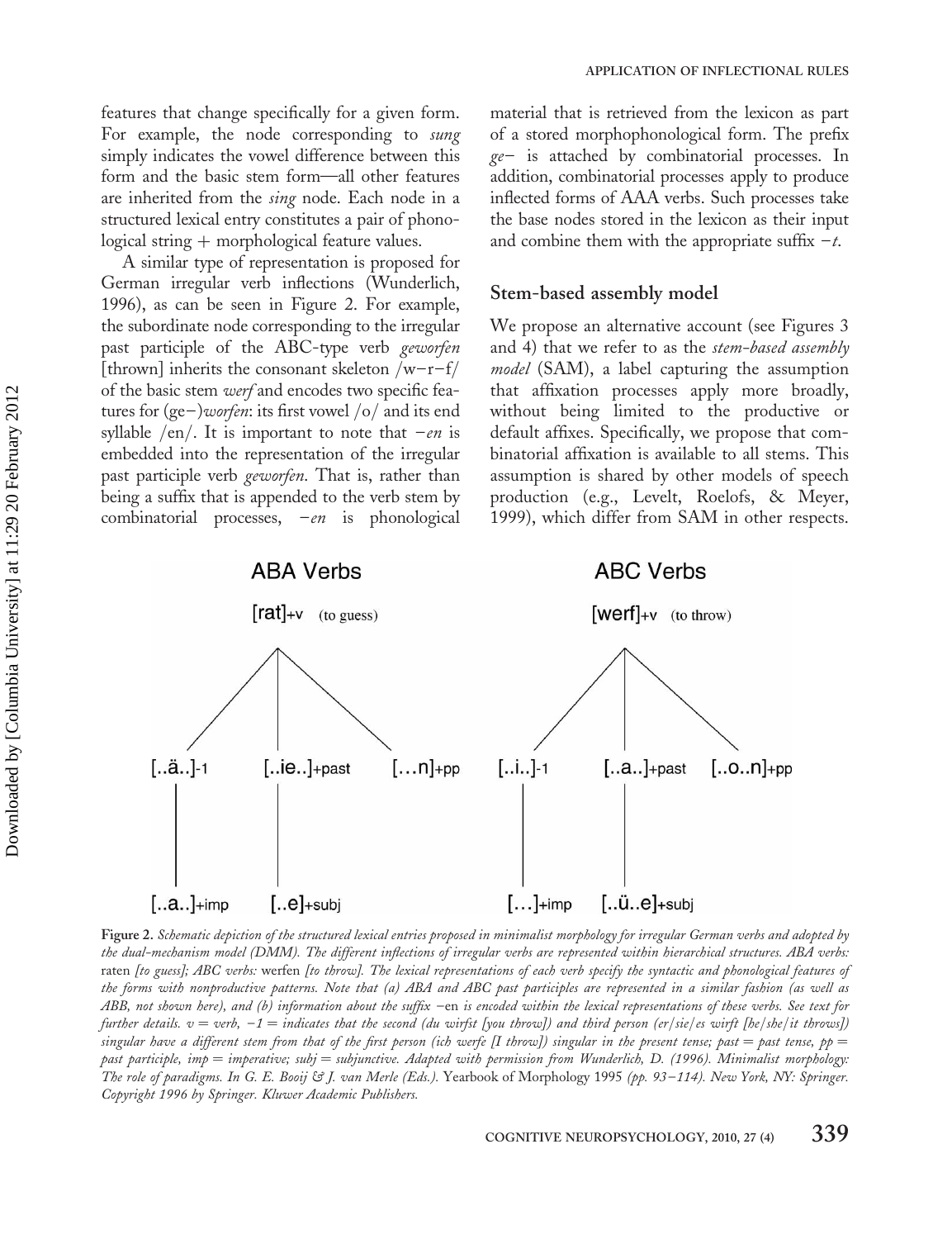

Figure 3. Schematic depiction of the mechanisms that the stem-based assembly model (SAM) proposes for the production of English past tense and past participle forms. Regular inflections (guessed); irregular inflections (sung); and novel verbs (burfed). Verb stems are encoded in the lexicon, separately from suffixes. Lexical representations and affixes are activated by semantic and grammatical processes (the latter are not shown). Solid arrows indicate activation, with line thickness indicating degree of activation; dashed arrows indicate that a given representation has been selected; the line with a black, round endpoint indicates inhibition. The suffix –ed is always activated when a past participle form is required—but it is inhibited by irregularly inflected verbs (as shown for sung). See text for further details;  $+inf$ infinitive,  $+past = past$  tense,  $+pp = past$  past participle.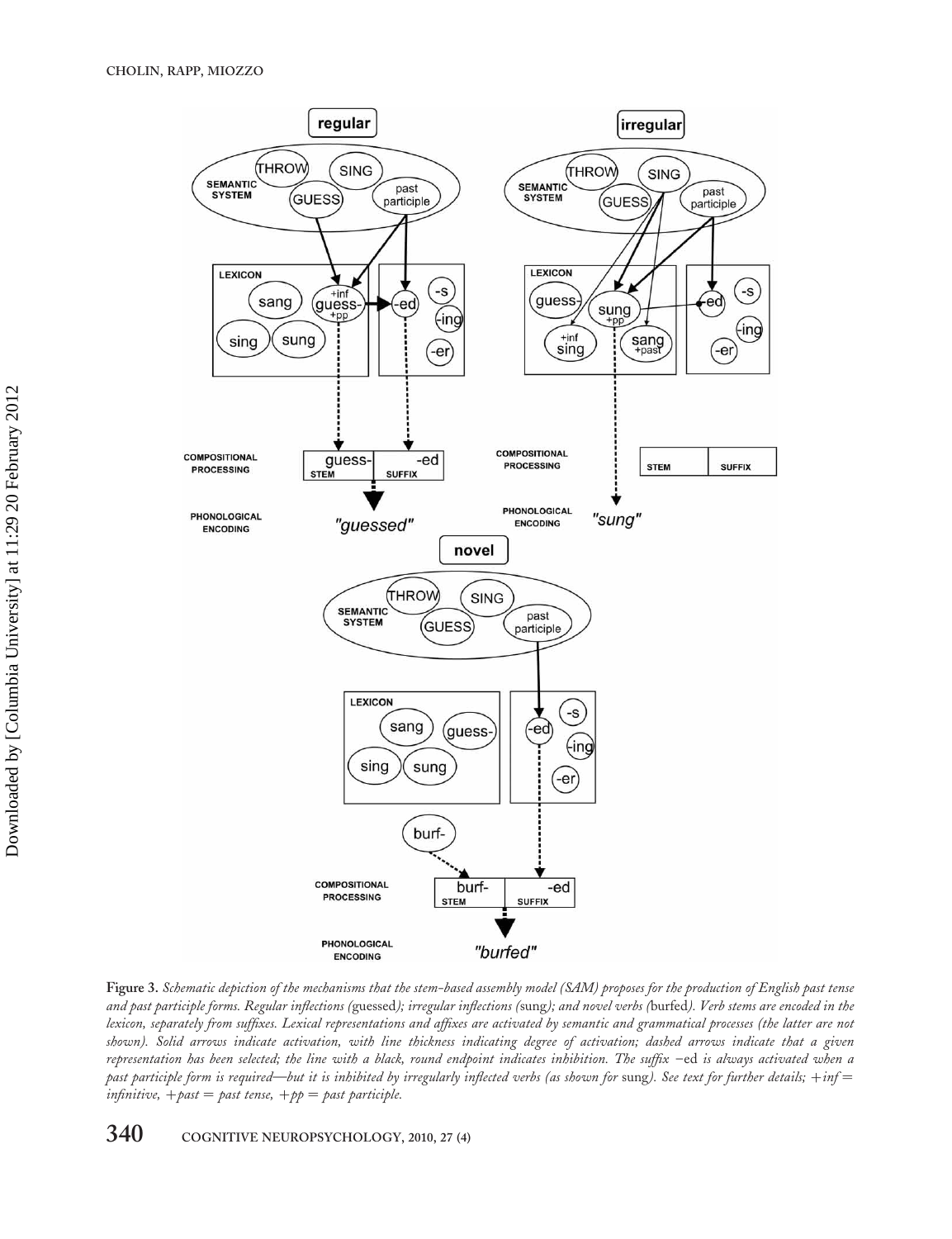

Figure 4. Schematic depiction of the mechanisms that the stem-based assembly model (SAM) proposes for the production of German past participle forms. AAA past participles (e.g., gefragt [asked]); ABA past participles (e.g., geraten [guessed]); ABC past participles (e.g., geworfen [thrown]); past participle of a novel verb (e.g., geturft; suffix –t is expected). Lexical representations and affixes are activated by semantic and grammatical processes (the latter are not shown). Verb stems and suffixes are stored separately. Solid arrows indicate activation; line thickness corresponds to degree of activation; dashed arrows indicate that a given representation has been selected. Tense labels are included only for the stems under consideration in each example. Note that ABA and ABC (as well as ABB, not shown here) past participles are represented in the same fashion according to SAM. See text for further details;  $+inf =$  infinitive,  $+past =$  past tense,  $+pb = past$  participle.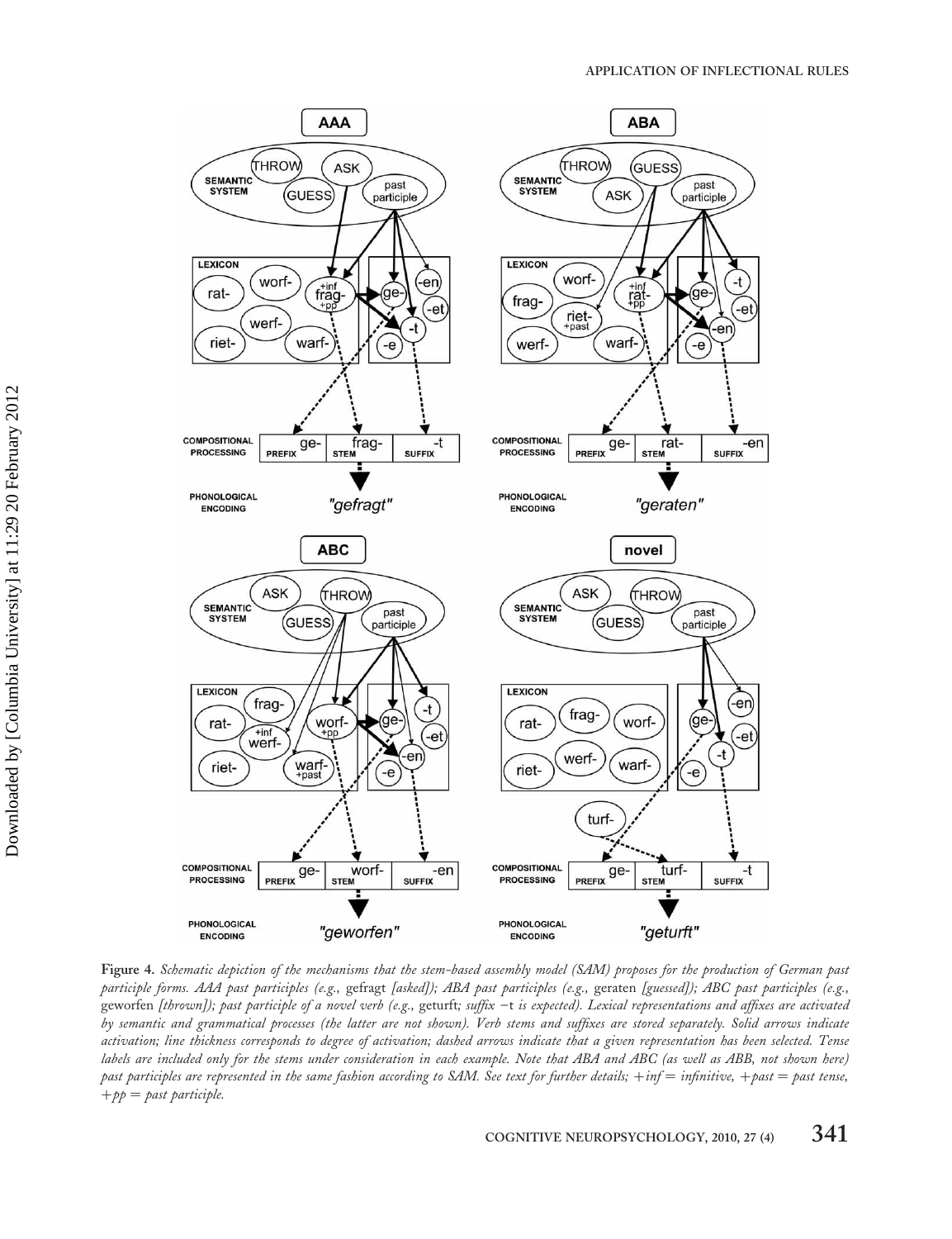A comparison of SAM to other models of speech production is beyond the scope of the present report. Here, we focus specifically on the comparison between SAM and DMM.

Even if SAM differs from DMM in proposing a wider application of combinatorial processes, the two models share many other features. For example, in both SAM and DMM, the lexicon contains an entry for each verb that includes the basic stem form of the verb. However, there are a number of phenomena that DMM was developed to account for that are currently outside the scope of SAM (e.g., the processing of inflections in speech recognition).

Figure 3 shows the English variant of SAM. The figure illustrates the lexical entry for a regular verb such as *guess*, which includes its basic stem as well as links to the combinatorial operations that the verb can participate in. Figure 3 also provides an example of the irregular verb sing, whose entry includes the various stems of the verb (sing, sang, and sung). The lexical representations involved in morphological processing specify the phonological content of words. That is, the representation corresponding to the basic stem of guess encodes, among other things, the phonological spell-out of the stem and lexical determined prosodic features (e.g., stress).

In SAM, stems and bound morphemes are separately represented. This distinction is in part motivated by the acquired language deficits selectively affecting bound morphemes (Badecker & Caramazza, 1991; Badecker, Hillis, & Caramazza, 1990; Laine, Niemi, Koivuselkä-Sallinen, & Hyönä, 1995; Miceli & Caramazza, 1988) or stems (Badecker, Rapp, & Caramazza, 1996). Information encoded at semantic and syntactic levels of processing jointly specify the various parameters (e.g., tense, number) that are critical for the selection of the morphological constituents of the word. If, as illustrated in Figure 3, a speaker wants to produce the regular past participle form guessed, semantic and grammatical information activate the stem *guess* – and the suffix  $-ed$ . Further activation converges to  $-e$ d from the lexical entry of the stem guess–, as this entry specifies that it is a regular verb that combines with the productive suffix  $-ed$ . Under normal circumstances, the stem *guess*- and the suffix  $-e^{i}$  are selected and are entered into combinatorial processing. Combinatorial processes will vary across languages, with simple concatenation in English and German and infixation in Hebrew or Arabic. As shown in Figure 3, the lexical entry corresponding to *sung* is activated when the past participle has to be produced. Semantic and grammatical processes automatically activate the productive suffixes. This is the feature of the model that is responsible for the default use of productive suffixes with novel words. To prevent its incorrect selection,  $-ed$  is inhibited by stems that do not enter into combinatorial processing; this is illustrated for sung in Figure 3.

For German, SAM assumes that each lexical entry contains the basic verb stem as well as all other stems including the B and C stems for ABA and ABC verbs (see Figure 4).

As in English, links to the combinatorial operations the verb can participate in are specified within the lexical entry. Stem selection is a function of the activation received from semantic and syntactic processes. Moreover, semantic, syntactic, and lexical information jointly determine which suffix is entered in the combinatorial process. In particular, semantic and syntactic information specify the parameters (e.g., tense, number) that the suffix has to satisfy, while lexical information constrains selection to the family of suffixes associated with a particular verb. Under normal circumstances, activation coming from semantic and syntactic levels of processing as well as from the verb lexical representation converges on the target suffix. The phonological information specified in the lexical entry would also trigger the activation of the suffix  $-ge$ , making it available for production in the appropriate phonological environments.

Combinatorial mechanisms integrate the selected stem with the selected suffix. Semantic and syntactic information activate all the suffixes that satisfy the critical parameters. Thus, both  $-t$ and  $-en$  are activated when speakers intend to produce the past participle form of a verb. However, more activation is received by the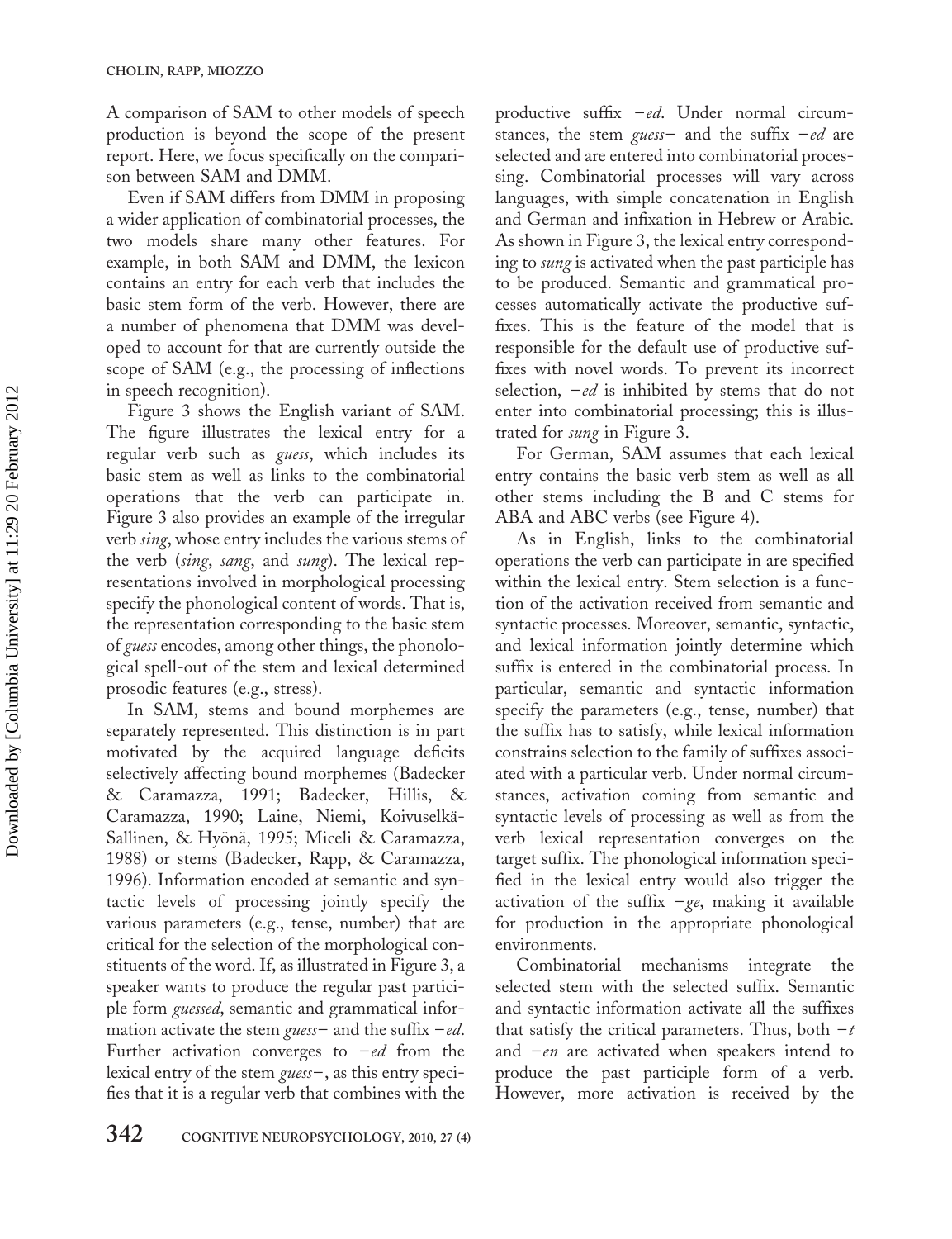productive suffix (e.g.,  $-t$  for the past participle), which ensures the default selection of the productive suffix with novel verbs.<sup>2</sup>

Though we focused our description of the production of past participle forms, it should be apparent that SAM can readily be employed for other tenses, including the past tense. Several features of SAM, however, remain unspecified. For example, the model does not make specific claims about allomorphic variants of  $-e$ d (/t/,  $/d/$ ,  $/9t/$  or whether suffix selection is affected by suffix frequency, such that more frequently used suffixes are activated more quickly than less frequent ones. Nonetheless, the core assumption of SAM—namely, that affixation applies extensively regardless of productivity and regularity can still be tested.

## Distinguishing between DMM and SAM: A cognitive neuropsychological investigation

A salient difference between DMM and SAM concerns the range of forms to which combinatorial processes apply: While DMM assumes that only verbs taking productive/default affixes across the entire paradigm engage combinatorial processes, SAM argues for a wider application, proposing that all stem –affixes combinations are derived through combinatorial processes. These differences have direct implications, in German, for ABA past participle forms: Only under SAM are these verbs the outcome of combinatorial processes. The contrasting views the two theories hold about the processing of ABA past participle forms can be tested in several ways, including the analysis of the errors that individuals with acquired language impairment make with past participle forms—the approach we pursued in our investigation.

Issues concerning the representation and processing of regular and irregular inflections have been extensively investigated with neuropsychological patients with acquired language impairments

(e.g., Cortese, Balota, Sergent-Marshall, Buckner, & Gold, 2006; Miozzo, 2003; Miozzo & Gordon, 2005; Patterson, Lambon-Ralph, Hodges, & McClelland, 2001; Penke, Janssen, & Krause, 1999; Tyler, Randall, & Marslen-Wilson, 2002; Ullman et al., 1997; Ullman & Gopnik, 1999). Many of these investigations have relied on the *eli*citation task as a fundamental experimental tool. Participants in this task are presented with a verb (e.g., walk) and are asked to produce another inflected form of this verb (e.g., walked) in order to complete a brief sentence. Studies conducted in different languages have demonstrated double dissociations with this task, with some patients having greater difficulty with irregular versus regular inflections (e.g., Cortese et al., 2006; de Diego Balanguer, Costa, Sebastián-Gallés, Juncadella, & Caramazza, 2004; Miozzo & Gordon, 2005; Patterson et al., 2001; Penke et al., 1999) and others exhibiting the opposite pattern (e.g., Tyler et al., 2002; Ullman et al., 1997; but see Bird, Lambon Ralph, Seidenberg, McClelland, & Patterson, 2003, for a discussion of whether these deficits reflect difficulties with inflection per se or can be accounted for by phonological or semantic impairment). These dissociations are readily explained within accounts proposing combinatorial processes for regular verbs and lexical encoding for irregular verbs (e.g., Marslen-Wilson & Tyler, 1997; Ullman et al., 1997) such that individuals who exhibit more severe problems with irregular verbs are assumed to be suffering from a lexical deficit with relative sparing of combinatorial mechanisms. The reverse pattern of selective difficulties with regular forms is accounted for by assuming a deficit affecting combinatorial mechanisms with relative sparing of lexical processing.

In this investigation we examined the performance of a native German speaker, with initials WRG, who suffered a stroke that produced severe difficulties in spoken language production. A primary component of WRG's language

<sup>2</sup> It is not necessary to assume inhibitory links in German since the activation received by the –en suffix from ABA verbs and stem-change verbs overrides the default activation reaching the  $-t$  suffix.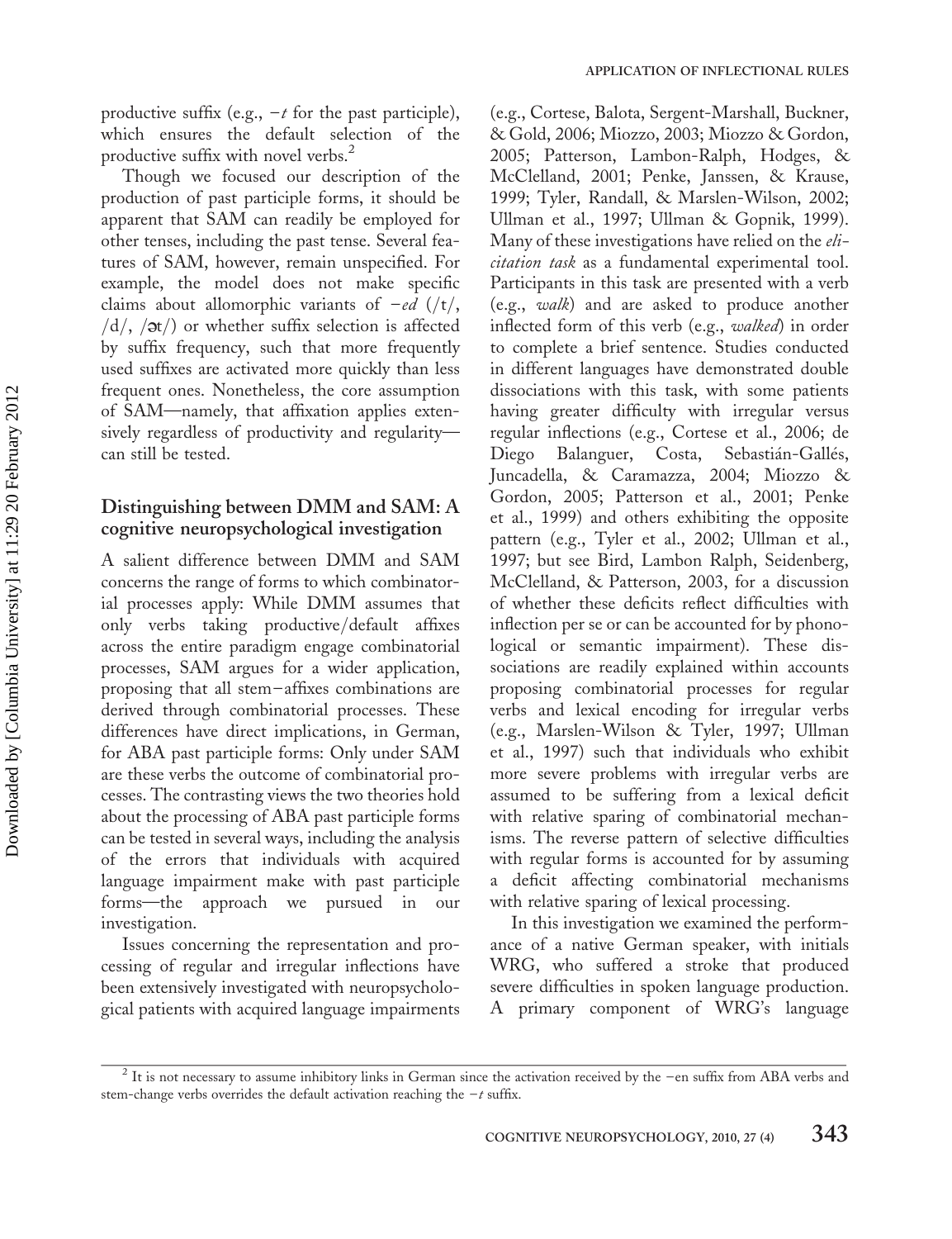production impairment was a disruption to lexical retrieval processes. Our primary experimental tool was the elicitation task, which we used to prompt the various forms of German past participle verbs (AAA, ABA, ABB, ABC, and mixed). The results of the elicitation task were used to investigate differences in predictions derived from DMM and SAM.

As emphasized earlier, the two models diverge specifically with regard to their assumptions concerning the circumstances under which combinatorial processes of word formation apply: DMM restricts combinatorial processes to productive affixes and requires lexical processing for all other verb forms; SAM allows combinatorial processing for the full range of stems. The elicitation task applied in the case of an individual with a lexical retrieval deficit provides an opportunity to examine these contrasting assumptions. The participant is given the basic stem form of a verb in our case by providing the verb in the present tense in the preamble portion of each trial (see examples in Table 2).

In individuals with lexical retrieval deficits, providing the basic stem serves two purposes. First, lexical retrieval demands are significantly reduced for this stem. As a result, one can more successfully isolate and observe the integrity of the combinatorial processes. Second, if combinatorial processes are reasonably intact, the task can (among other things) help to reveal which verb forms are generated from the combination of basic stems and affixes and which are not. Very simply: When an individual with a lexical deficit is provided with the basic stem, verbs that rely on combinatorial processes involving the basic stem are more likely to be produced correctly than those that do not. These characteristics of the elicitation task allow us to examine three specific predictions that involve response accuracy, frequency effects, and error types (see summary in Table 3).

## Response accuracy

In the elicitation task, the presentation of the basic stem reduces lexical access demands for all verb forms that have the basic stem in the past participle form; this would be the case for AAA and ABA verbs. Under DMM this task should facilitate the production of AAA past participle forms and to a lesser extent the production of other types of past participle forms (ABA, ABB, ABC, and mixed verbs), all of which are more reliant on lexical processing. However, under SAM, the ABA verb stems should be facilitated in the same manner as the AAA stems, while only ABB, ABC, and mixed verbs should be facilitated less. Critically, under these conditions, performance with the past participle of ABA verbs should pattern with AAA verbs and not with the other irregular, stem-changing past participles of the ABB, ABC, and mixed verbs.

## Frequency effects

A number of findings have demonstrated that performance with verbs shows sensitivity to stem frequency when stems are specifically accessed during production (e.g., Alegre & Gordon, 1999; Baayen, Dijkstra, & Schreuder, 1997). Stem frequency corresponds to the number of times in which a stem is

| Verb category            | Eliciting sentence                                                                    | Expected response      |
|--------------------------|---------------------------------------------------------------------------------------|------------------------|
| AAA                      | Heute frage ich. Gestern habe ich ______.<br>[Today I ask. Yesterday I have ______.]  | (gefragt)<br>[asked]   |
| ABA                      | Heute rate ich. Gestern habe ich ______.<br>[Today I guess. Yesterday I have ______.] | (geraten)<br>[guessed] |
| Stem-change <sup>a</sup> | Heute werfe ich. Gestern habe ich<br>[Today I throw. Yesterday I have ______.]        | (geworfen)<br>[thrown] |

Table 2. Examples of sentences presented in the elicitation task

a The verbs included in this group were ABB, ABC, and mixed verbs; their past participles required different stems from those of the present tense inflections shown as eliciting verbs.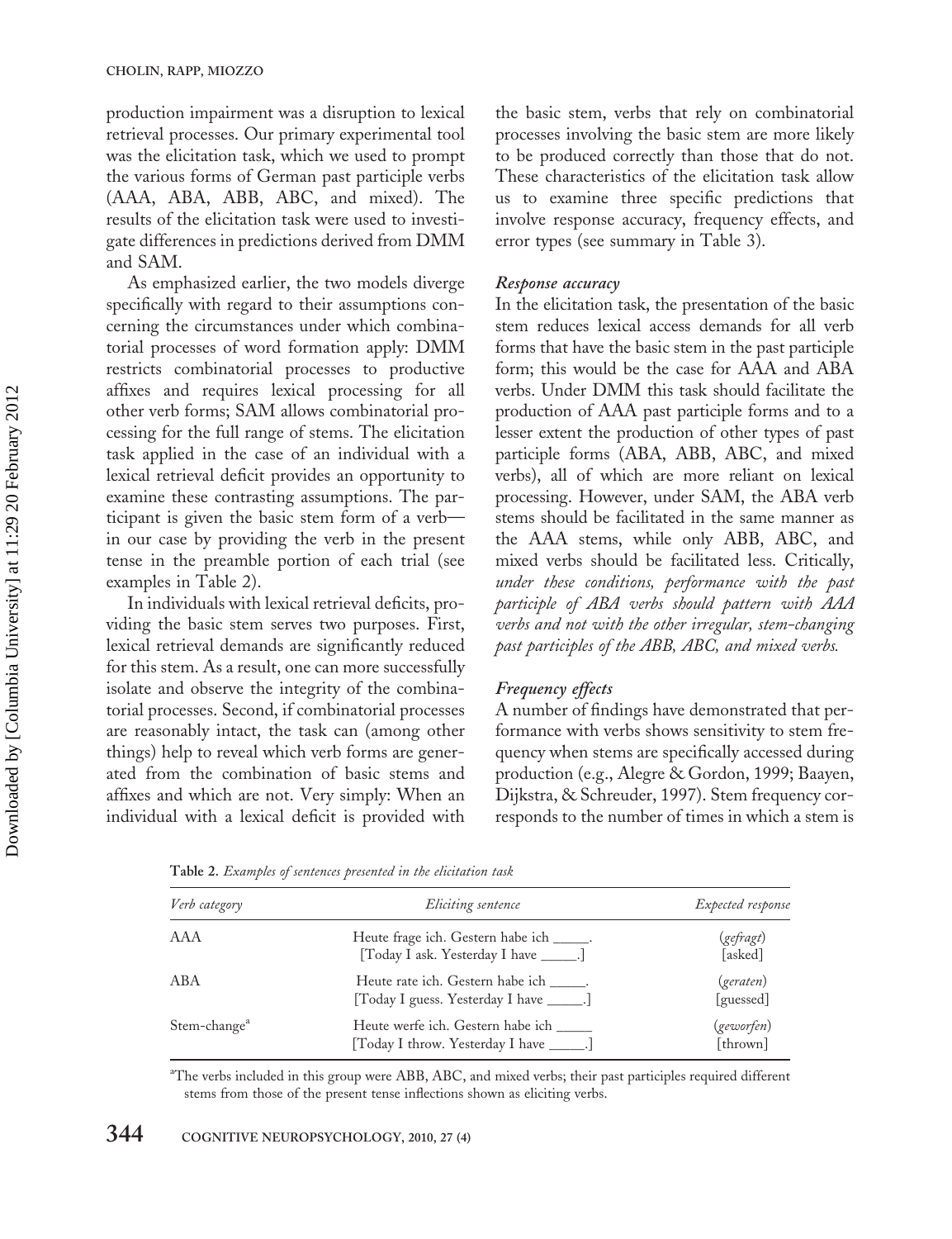|                                                                                               | Prediction/Model                                                          |                                 |  |  |  |  |  |
|-----------------------------------------------------------------------------------------------|---------------------------------------------------------------------------|---------------------------------|--|--|--|--|--|
| Critical results                                                                              | Dual-mechanism model (DMM)                                                | Stem-based assembly model (SAM) |  |  |  |  |  |
| Response accuracy                                                                             | $AAA > ABA$ , ABB, ABC, and mixed $AAA$ and ABA $>$ ABB, ABC and<br>verbs | mixed verbs                     |  |  |  |  |  |
| Frequency effects (ABA, ABB past participles)                                                 | Effects of surface frequency                                              | Effects of stem frequency       |  |  |  |  |  |
| Incorrect combinations of:<br>• AAA stems $+ en$<br>• ABB and ABC past participle stems $+ t$ | These errors are unexpected                                               | These errors can be observed    |  |  |  |  |  |

Table 3. Predictions for WRG's production of German past participles in the elicitation task

encountered in the various inflections of a verb for example, the sum of the frequency of frage  $[(I)$  ask], *fragst* [(you) ask], and all the other inflections of the verb fragen [to ask] that contain the stem  $-frag$ . In the context of this investigation, therefore, SAM predicts that performance with the German past participle for all verb types should be sensitive to stem frequency. In contrast, the DMM predicts that only AAA verbs should exhibit sensitivity to stem frequency. It is generally assumed that sensitivity to surface frequency—that is, the number of occurrences of an individual inflected form—occurs when morphologically complex whole word forms are processed (Ford, Marslen-Wilson, & Davis, 2003; Schreuder & Baayen, 1997; Taft, 1979). Proponents of DMM explicitly predicted surface frequency effects when testing ABA, ABB, and ABC past participle formation with neurologically intact participants (Clahsen, Eisenbeiss, & Sonnenstuhl-Henning, 1997; see also Sonnenstuhl et al., 1999). On the same basis, one would assume that DMM would predict that an effect of surface frequency should also appear when ABA, ABB, and ABC are tested in individuals with lexical damage. In contrast, no surface frequency effects are expected for AAA verbs. SAM does not make predictions with regard to surface frequency, among other reasons because the possibility that suffix selection is subject to frequency is left underspecified in the model. In our investigation, the contrasting predictions concerning the effects of stem and surface frequencies were tested with ABA and ABB past participles (as only these, due to facts

of word distribution in the language, allow a decoupling of stem and surface frequency). Specifically, we examined whether the accuracy with which WRG produced ABA and ABB past participles was affected by stem frequency, as predicted by SAM, or by surface frequency, as expected by DMM.

#### Error types

The two theories make different predictions with regard to the types of error that might be observed. According to SAM, the system may generate unattested forms resulting from the incorrect combinations of stems and affixes that engage the combinatorial process. Specifically, the following two types of error might be expected with German past participles: AAA stems  $+$  –en and ABB/ABC past participle stems  $+ -t$ . Both of them are possible under SAM because the various stems and suffixes are available to the combinatorial mechanisms; as a result, any disruption of this process could determine the incorrect combinations of all of these elements. However, explaining these errors under DMM represents a challenge. The suffix  $-en$  is not encoded as a distinct entity and is, hence, not available for combination with AAA stems. Similarly, ABB and ABC stems are not available to the combinatorial process and, therefore, are unlikely to have the opportunity to combine with the affix  $-t$ .

An alternative account, based on analogy, can be proposed within the DMM framework. The details of such an account is discussed in a later section.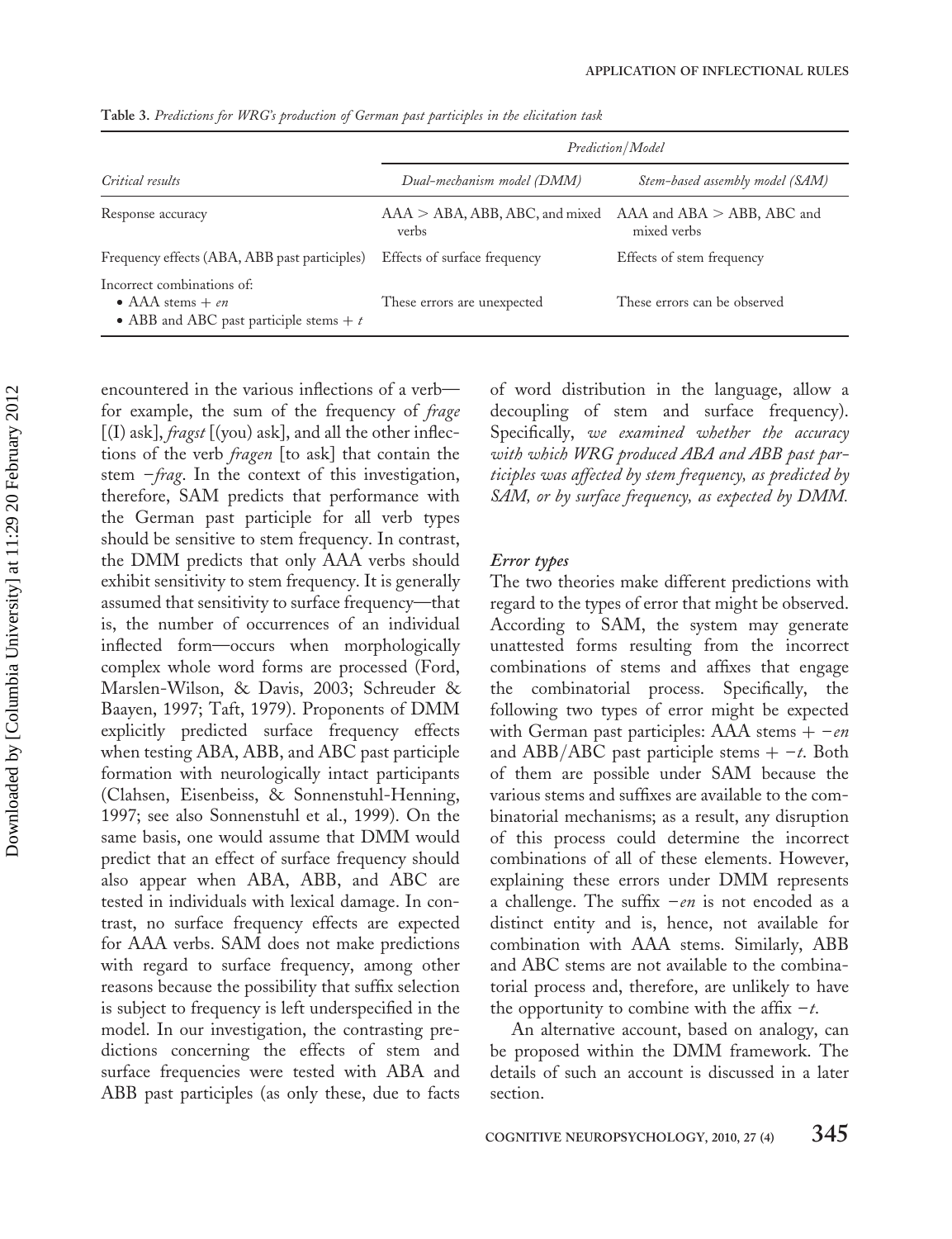In summary, through a detailed examination of response accuracy and error types of an individual with acquired language production impairment, we are able to specifically evaluate the circumstances under which combinatorial and lexical mechanisms apply during the spoken production of morphologically complex forms.<sup>3</sup>

### Case study

WRG was born in Germany, and German was his mother tongue. At the age of 8, he moved to China where he lived with his German-speaking family until the age of 18, attending an international, English-speaking high school. WRG then moved with his family to the US where he remained through the time of the investigation. WRG earned a college degree and a degree in law, and until his retirement he worked as a certified public accountant. While, as an adult, English was his dominant language (he spoke it daily at home and at work), he maintained his German fluency by regularly conversing with family and reading German books and periodicals. In July 2004, he suffered a stroke that involved the area of the distribution of the left middle and posterior cerebral arteries. The stroke resulted in damage primarily in the left frontal lobe but also extending in the left temporal and occipital lobes. Our investigation started two years after the stroke, when WRG was 76 years old, and continued for about a year. During this time WRG's condition remained stable. English and German were both affected. Here we report on WRG's deficit in German (for a description of his impairment in English, see Miozzo, Costa, Hernández, & Rapp, 2010), though we note that the pattern of impaired and spared performance was similar in both languages.

WRG's spontaneous speech was reduced to short utterances that were produced with considerable effort. Similarly, his spoken picture naming was errorful and effortful (15% accuracy; 19/123). Most of WRG's naming errors were neologisms that bore little resemblance with the target word (*Besen* [broom]  $\rightarrow$  /sage/). He also produced a few perseverations, semantically related responses, and phonologically related responses (Kerze [candle]  $\rightarrow$  /perz/). Further indication of the severity of WRG's lexical retrieval deficit was given by the weak effect of phoneme cueing: The first phoneme of a target word resulted in successful picture naming on only 44% (8/18) of trials on which it was provided. When spoken production difficulties are primarily due to a lexical retrieval failure, good repetition performance is expected (Goldrick & Rapp, 2007). With regard to the repetition of monomorphemic nouns, WRG was 100% correct (42/42). This excellent performance rules out significant postlexical sources of disruption to phonetic, articulatory, or motor processes.

WRG was able to accurately repeat short sentences (e.g., Der Hund bellt [the dog barks], Die Kleine läuft schon [the little one is already walking]; short sentences were  $3-5$  words long;  $10/10$  correct) but not long ones  $(5/10$  correct; sentences were  $5-10$  words long, including embedded relative clauses; materials were from the Aachen Aphasia Test, AAT; Huber, Poeck, Weniger, & Wilmes, 1983).

A verbal short-term memory deficit is likely to have contributed to WRG's difficulties in repeating the long sentences as well as to his low score in the Token Test (9/40 correct with complex sentences).

<sup>&</sup>lt;sup>3</sup> Penke et al. (1999) and Penke and Westermann (2006) examined the production of regular and irregular past participle forms in a group of German-speaking aphasics using the same elicitation task as the one that we used in our study. While most of the participants of the two studies (10/13) responded less accurately to irregular forms, 2 participants were equally impaired with both verb forms. Unfortunately, their results cannot help us to adjudicate between the contrasting predictions that DMM and SAM make about accuracy for ABA verbs, error types, and frequency effects. These limitations are due to the fact that ABA verbs were not tested specifically, and the critical errors for evaluating the models were not reported. Moreover, it is difficult to draw conclusions on the effect of surface frequency reported by Penke et al. (1999) given that a control of stem frequency, a variable typically correlated to surface frequency, was not included.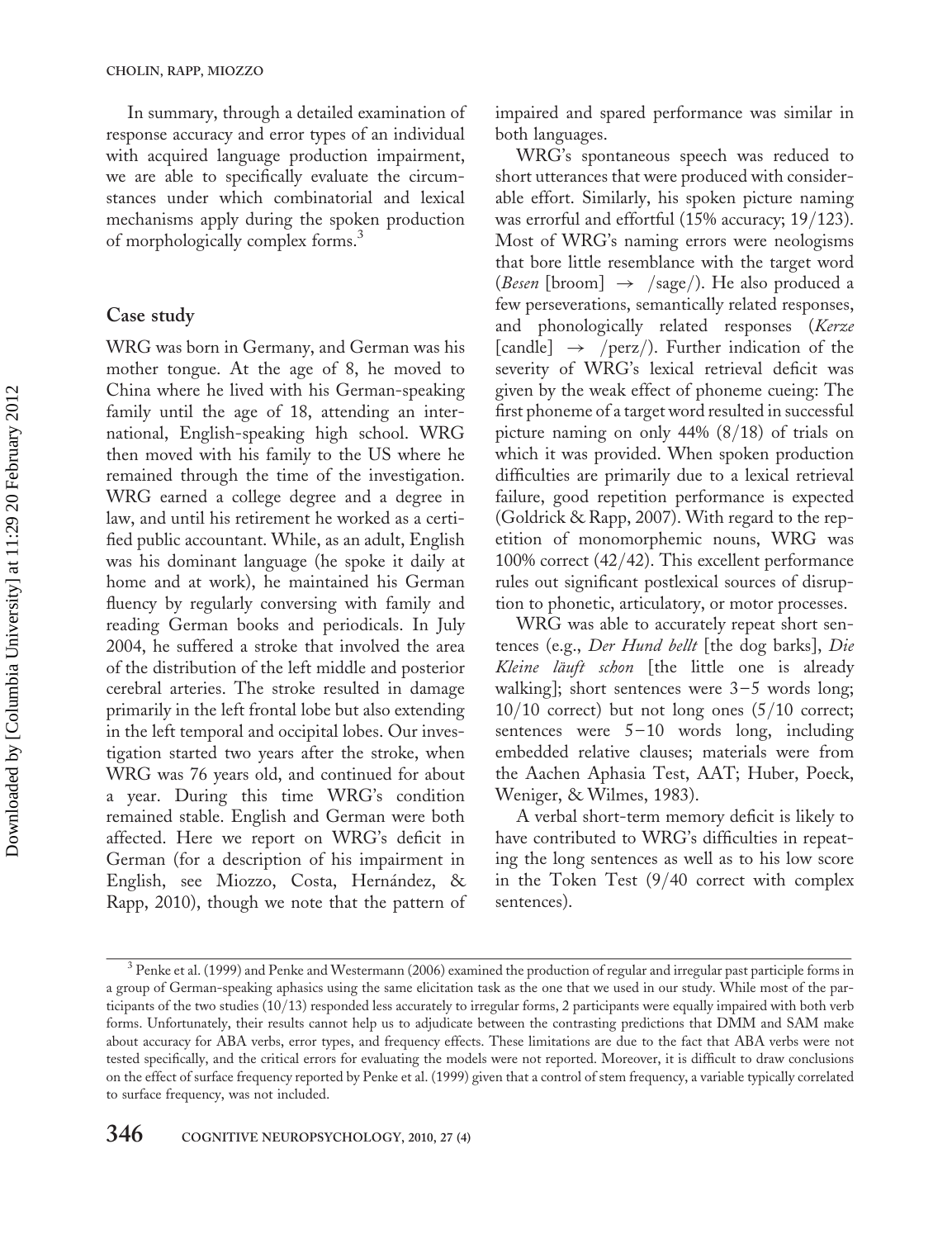Access to single word meaning was largely intact as evidenced by his 95% accuracy on a word –picture matching task in which a target picture was shown along with a closely semantically related picture foil (19/20 correct).

In sum, on the basis of these findings, a lexical retrieval deficit is likely to be the primary source of disruption affecting WRG's spoken language production difficulties.

## EXPERIMENT: PRODUCING THE GERMAN PAST PARTICIPLE

### Method

#### Materials and procedures

In the elicitation task, target verbs were presented in the "preamble" in their (indicative) present tense, in either the first or the second person singular (see the examples in Table 2). Across all verb types, the present tense forms always used the basic stems and the suffix  $-e$  (first person singular) or  $-st$  (second person singular). As in prior studies (e.g., Miozzo, 2003; Ullman et al., 1997), the sentences were printed and were presented visually. In addition, sentences were also read out loud to WRG to ensure a correct input. WRG was asked to complete the sentences by orally producing only the past participle of the target verbs. Responses were digitally recorded. To avoid interference from English, testing sessions were carried out entirely in German by the first author (J.C.), a native German speaker.

Target verbs were of different types (AAA, ABA,<sup>4</sup> ABB, ABC, and mixed) and always took the ge– prefix. We refer to ABB, ABC, and mixed verbs as *stem-change verbs*, since the stems of their past participles differed from the stems of the indicative forms presented in the elicitation task (see examples in Table 2). WRG produced 1,280 past participle forms that came from four different lists.

- 1. List 1 was used for comparing accuracy across AAA, ABA, and stem-change verbs. The relatively small number of ABA verbs existing in German  $(N = 41)$  constrained the construction of List 1. To test a sizeable number of ABA verbs while keeping identical criteria across verb types, we selected 42 AAA verbs, 25 ABA verbs, and 26 stem-change verbs and presented them between 3 and 5 times ( $N =$ total verb presentations per category:  $AAA =$ 165, ABA  $=$  119, stem-change  $=$  106; across all verb types verbs were presented on average four times). For List 1, the AAA, ABA, and stem-change verbs were matched for the following features: number of stem phonemes, stem frequency, and surface frequency ( $p_s$ ) .05; frequency values from CELEX; Baayen, Piepenbrock, & Van Rijn, 1993; see means in Table 4). Compared to the other types of verb, AAA verbs had significantly fewer total phonemes ( $p < .001$ ), a discrepancy explained by the shorter suffix taken by the AAA verbs  $(-t$  instead of  $-en$ ).
- 2. Lists 2 and 3 were used to test the contrasting predictions that the different models make regarding the effect of frequency on performance accuracy. The critical predictions can be tested in the past participle only with ABA and ABB verbs because, given the frequency distribution of the language, these are the only past participle forms in which stem and surface frequencies can be uncoupled. List 2 consisted of two sets of 18 past participle forms (10 ABA verbs, 8 ABB verbs), each presented three times, for a total of 54 verbs per set. The verbs of List 2 differed in stem frequency (high vs. low),  $t(106) = 7.06$ ,  $p <$ .001 (see Table 5 for frequency means and ranges) but were matched for surface frequency and number of phonemes ( $\rho$  values $>$ .05). List 3 included two sets of 14 verbs (8 ABA verbs, 6 ABB verbs) repeated three times (42 verbs

<sup>&</sup>lt;sup>4</sup> Some ABA verbs can take different stems in the (indicative) present tense (e.g., ich *laufe* [I run], first person singular vs. du *läufst* [you run], second person singular) and past participle (gelaufen, [run]). These ABA verbs were not used to elicit the responses we analysed here (but they were used in a task described in Footnote 5).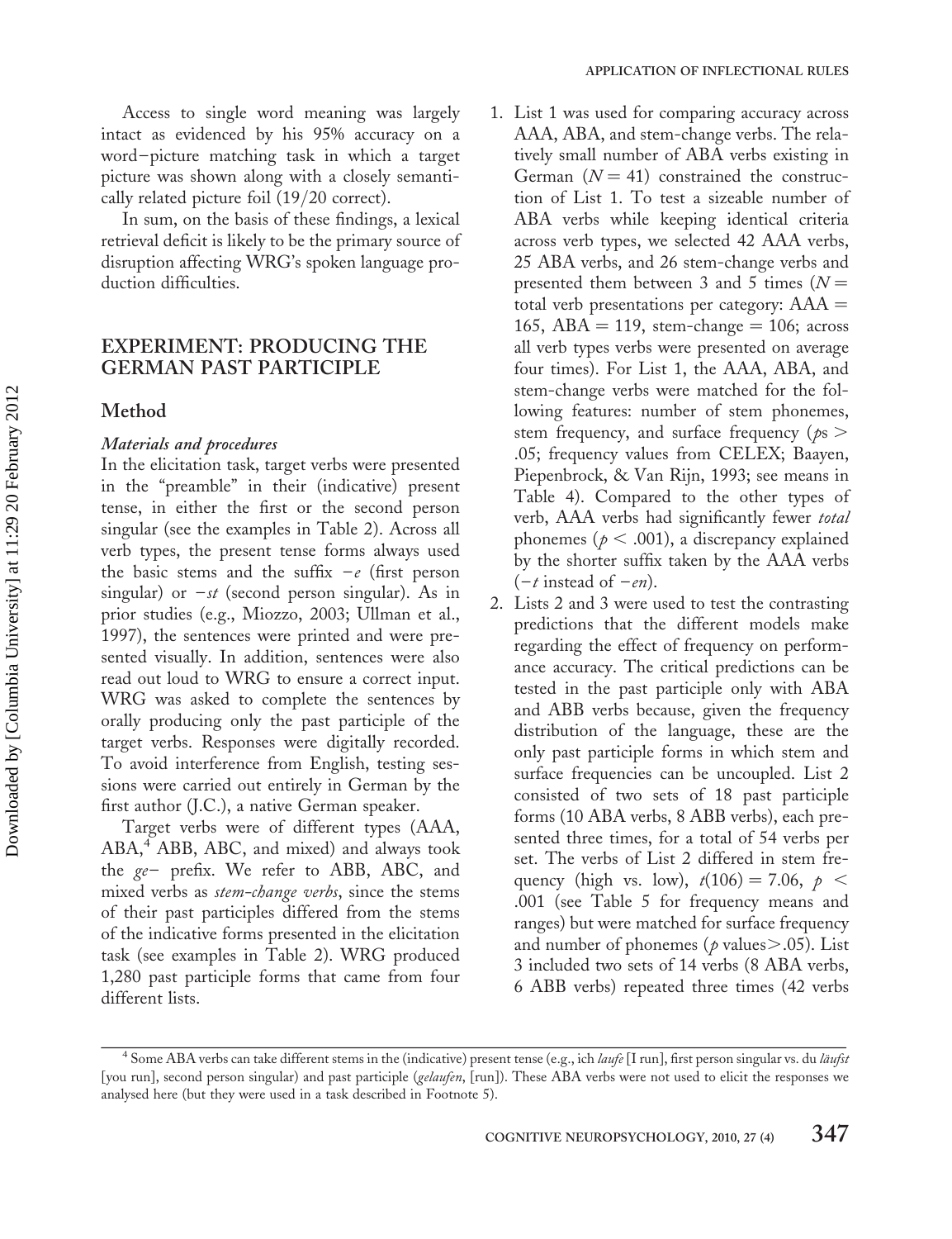|                          |     |      | Mean frequency <sup>a</sup> | Mean phoneme number |      |  |  |
|--------------------------|-----|------|-----------------------------|---------------------|------|--|--|
| Verb type                |     | Stem | Surface                     | Stem                | Wora |  |  |
| AAA                      | 165 | 85   | 19                          | 4.1                 | 7.1  |  |  |
| ABA                      | 119 | 81   | 19                          | 4.1                 | 8.1  |  |  |
| Stem-change <sup>b</sup> | 106 | 72   | 25                          | 4.2                 | 4.2  |  |  |

Table 4. Characteristics of the German past participles used in the elicitation task

<sup>a</sup>Frequency counts (per one million words) from CELEX (Baayen et al., 1993). <sup>b</sup>This group of verbs included ABB, ABC, and mixed verbs; they took different stems in the past participle and in the indicative forms shown in the elicitation task.

Table 5. Stimulus characteristics and accuracy in the elicitation task for sets of German past participles that contrasted in stem or surface frequency

|                                                     |                |                    |   | Stem<br><i>frequency</i> <sup>"</sup> |                                                    |    | Surface<br><i>frequency</i> <sup><i>a</i></sup> |                               | Correct responses |          |
|-----------------------------------------------------|----------------|--------------------|---|---------------------------------------|----------------------------------------------------|----|-------------------------------------------------|-------------------------------|-------------------|----------|
| Verb set                                            |                |                    | N | M                                     | Range                                              | M  | Range                                           | Mean length<br>$(N$ phonemes) | $\,N$             | %        |
| List 2 (stem-frequency varied)                      | Stem frequency | High 54 107<br>Low |   | 54 23                                 | $41 - 344$ 12<br>$7 - 40$                          | 10 | $1 - 33$<br>$2 - 23$                            | 8.1<br>8.1                    | 25<br>14          | 46<br>26 |
| List 3 (surface-frequency varied) Surface frequency |                | Low                |   |                                       | High 42 149 31-326 50 22-110<br>42 110 29 - 344 10 |    | $1 - 18$                                        | 8.3<br>8.0                    | 22<br>18          | 52<br>43 |

a Frequency counts (per one million words) from CELEX (Baayen et al., 1993).

per set). Verbs in List 3 differed in surface frequency (high vs. low),  $t(82) = 10.71$ ,  $p <$ .001, but were matched for stem frequency and number of phonemes ( $ps > .05$ ; see Table 5 for frequency means and ranges). ABA and ABB verbs were equally represented within each of the two sets of Lists 2 and 3.

3. List 4 included 454 AAA verbs and 340 stem-change verbs. It was created to collect additional errors from WRG and obtain the same token frequency distribution of  $-t$  and –en suffixes existing among German past participles (Clahsen, 1999). Within Lists 1-4 combined,  $-t$  suffixes and  $-en$  suffixes occurred 48% and 52%, respectively.

The items from the four lists were presented together in random order, and the testing took place over several sessions of approximately one hour in length. Verbs were never repeated in the same testing session. Practice trials were provided in each session to (re)familiarize WRG with the task. We analysed the first complete response produced by WRG on each trial.

#### Results

Three aspects of WRG's responses from the elicitation task should be highlighted. First, WRG invariably produced the prefix  $ge-$ . This result is not surprising given that the prefixed ge– was required by all of the tested verbs. Second, WRG did not produce semantically related errors. Third, we observed errors like *gesagt* [said]  $\rightarrow$  $/gesag<sup>3t</sup>$  or  $/gesag<sup>t</sup>$  in which there was the insertion of additional phonemes (typically a schwa). These errors were observed only when WRG produced past participles of the AAA type and almost exclusively when suffix addition led to obstruent –obstruent consonant clusters (as /gt/ in gesagt; see Goldberg, Cholin, Bertz, Rapp, & Miozzo, 2007, for a discussion of these responses).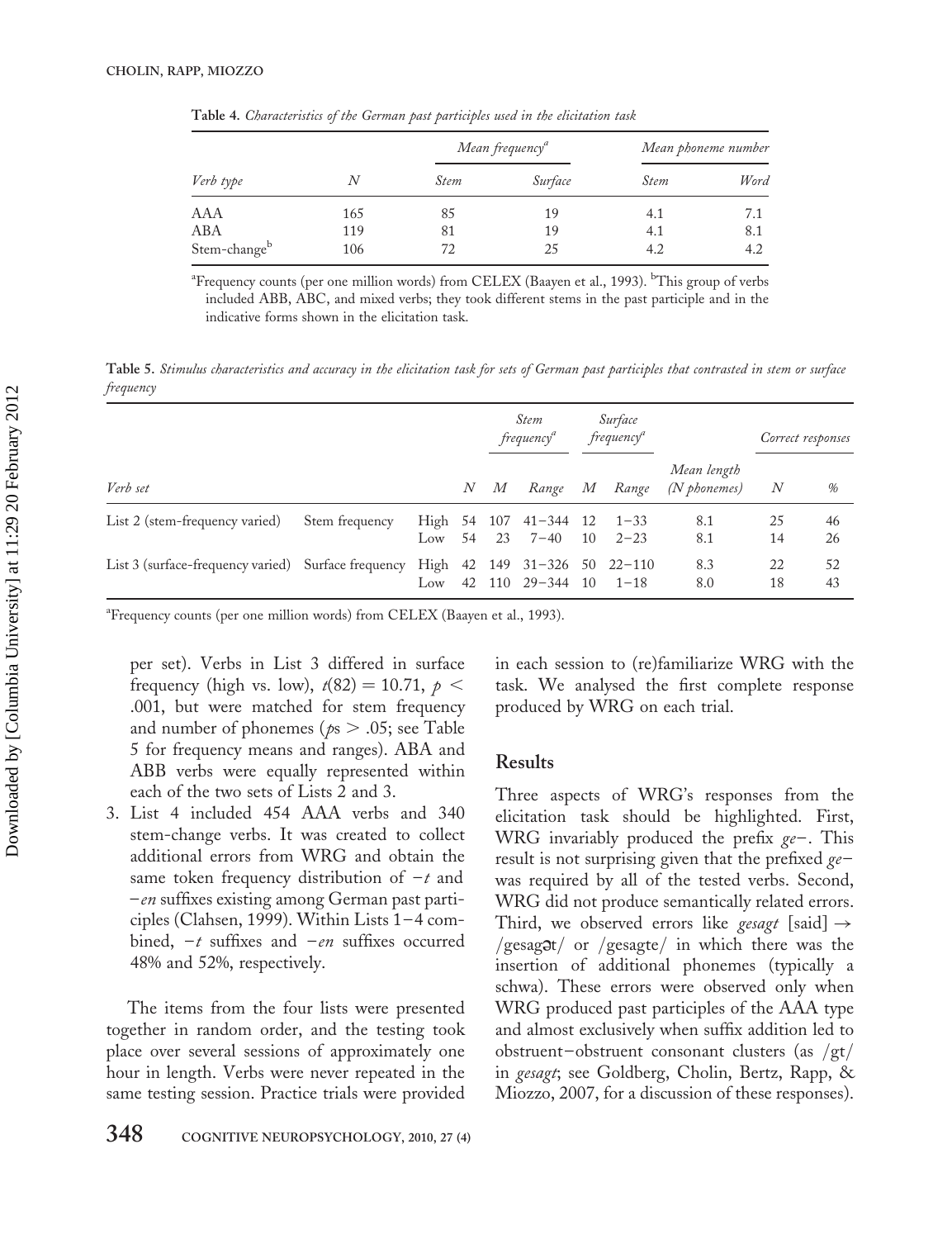These errors were ignored here because they were likely to involve phonological processes that are subsequent to the stem and suffix selection processes that are of interest in the present investigation; moreover, this type of error would not affect a scoring that considers whether the correct stems and suffixes were retrieved.

The reminder of this section is organized according to the predictions listed in Table 3 that serve to differentiate the two theories under consideration.

#### Response accuracy across verb types

It is only for the ABA verbs that the two models make contrasting predictions about WRG's responses in the elicitation task. Specifically, SAM predicts: (a) relatively high and similar accuracy for ABA and AAA verbs and (b) lower accuracy for stem-change verbs. DMM, on the other hand, predicts: (a) relatively high accuracy for AAA verbs and (b) lower accuracy for ABA and stem-change verbs.

Table 6 shows the accuracy with which WRG produced the stem and the suffix in past participle responses to AAA, ABA, and the stem-change verbs. WRG's responses were 58% (96/165) correct with AAA verbs and significantly lower for stem-change verbs (26%, 28/106; stemchange verbs vs. AAA verbs),  $\chi^2(1) = 26.24$ ,  $p \leq .001$ . WRG's responses to ABA verbs are critical: These forms were 65% (78/119) correct. Thus, ABA verbs were identical in accuracy to AAA verbs,  $\chi^2(1) = 1.58$ , ns, but they differed markedly from stem-change verbs  $(\chi^2 = 34.45,$ 

Table 6. WRG's accuracy with different types of German past participles in the elicitation task

| Verb type                | N   | Complete responses<br>(%) | Stems<br>(%) | Suffixes<br>(%) |
|--------------------------|-----|---------------------------|--------------|-----------------|
| AAA                      | 165 | 58                        | 78           | 66              |
| ABA                      | 119 | 65                        | 84           | 74              |
| Stem-change <sup>a</sup> | 106 | 26                        | 32           | 60              |

a This group of verbs included ABB, ABC, and mixed verbs; they took different stems in the past participle and in the indicative forms shown in the elicitation task.

 $p < .001$ ). We further explored whether this result could be due to differences in the number of presentations of the individual verbs (see Method section). Presentation numbers were entered in a regression analysis as predictor of WRG's response accuracy (along with phoneme lengths, surface frequencies, and stem frequencies). Results revealed no significant effect of presentation numbers  $(t < 1)$ . The critical finding is that ABA verbs pattern with AAA verbs.

These results are consistent with SAM but unexpected under DMM. The predictions of each account hold not only for the accuracy of the entire responses but also for the accuracy with which WRG produced the stems. WRG's erroneous responses typically departed only minimally from the targets, so that we were able to reliably isolate the morphological constituents of WRG's responses. Table 6 shows WRG's correct response rates for the stems. Once again, the lowest accuracy rates were observed with stemchange verbs (34/106, 32%; in all comparisons with AAA and ABA verbs,  $\chi^2$ s had  $ps < .001$ ), and stem accuracy was similar for AAA verbs and ABA verbs (130/165, 78% vs. 100/119, 84%;  $\chi^2 = 1.23$ , ns).

These results clearly indicate that WRG's responses were the most accurate with AAA and ABA verbs and significantly less accurate with the other stem-change forms. These results would be uninteresting if this difference were simply the result of a response strategy according to which WRG generally responded to all forms by inflecting the basic stem he was given in the preamble of each elicitation trial. If that were the case, then accuracy would be higher for ABA and AAA than for stem-change forms, but would not reflect lexical retrieval processes. However, under that scenario, we would expect basic stems to appear in similar proportions in WRG's responses to AAA verbs and ABA verbs as well as in stem-change verbs. Contrary to this, the results indicate that basic stems were far more likely to be (correctly) produced with AAA and ABA verbs (230/284, 81%) than to be (incorrectly) included in the responses to stem-change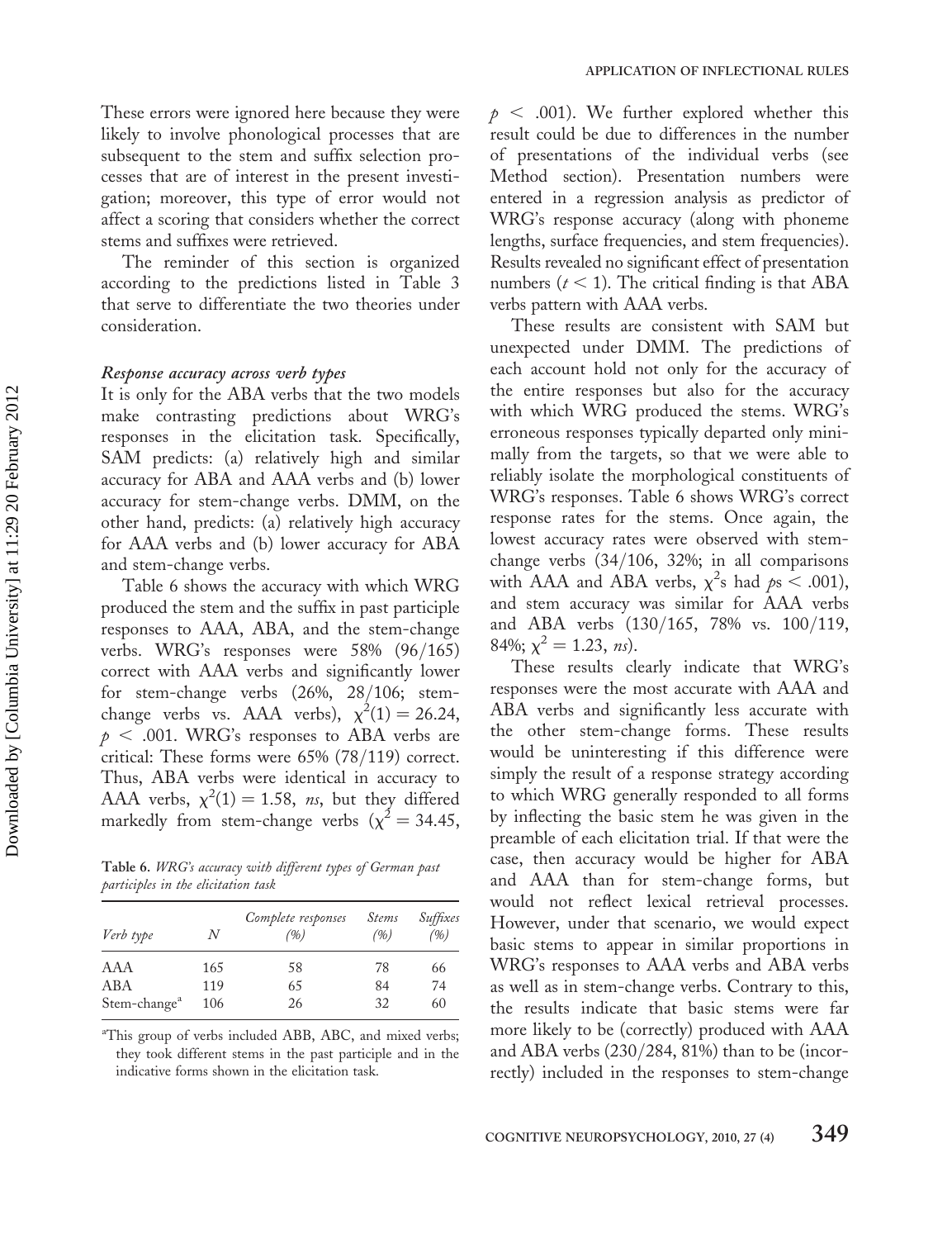verbs (48/106, 45%),  $\chi^2(1) = 48.06, p < .001.^5$ This does not support the possibility that WRG's responses were simply attempts to combine the basic stems presented in the elicitation prompt with a suffix.

#### Frequency effects

Given their differences regarding which verb forms should be represented in a decomposed fashion, DMM and SAM also differ with regard to their predictions about the effects of frequency on production accuracy. By assuming that all of the German verbs are processed in a decomposed fashion, SAM predicts a pervasive effect of stem frequency across all verb types. In contrast, proponents of DMM anticipate a significant effect of stem frequency only for AAA past participles (Clahsen et al., 2001; Clahsen et al., 1997). Instead, under DMM, all other verb forms (ABA, ABB, and ABC), are predicted to show effects of surface frequency. These contrasting predictions were tested by using ABA and ABB verbs and selectively varying stem frequency (List 2) or surface frequency (List 3). Stem frequency effects are expected under SAM, whereas surface frequency effects are predicted by DMM.

The results (see Table 5) indicate that WRG's performance was significantly sensitive to stem frequency (high stem-frequency verbs  $= 46\%$  correct,  $25/54$ ; low stem-frequency verbs  $= 26\%$  correct, 14/54,  $\chi^2 = 4.85$ ,  $\rho = .02$ ). However, differences in surface frequency did not significantly affect WRG's accuracy (high surface-frequency verbs  $=$ 52%, 22/42; low surface-frequency verbs  $=$  43%,  $18/42$ ;  $\chi^2$  < 1). This pattern of results corresponds to the predictions of SAM.

#### Error analyses

The types and distribution of WRG's errors across the various kinds of German verbs represent another area where DMM and SAM make different predictions. The two types of error reported on below provide two critical test cases for adjudicating between the two accounts. In each case, the issue is whether stems combine with incorrect suffixes. The logic is that incorrect stem – suffix combinations can arise if both stems and suffixes are available to the combinatorial mechanisms. DMM assumes that they are not, while SAM assumes that they are. The results show that WRG frequently produced incorrect stem – suffix combinations, thus aligning with SAM. At the end of this section, we discuss two accounts that might be considered to attempt to explain WRG's errors under DMM. We argue that neither of these accounts, however, provides a satisfactory explanation.

To examine the largest possible error pool, we analysed errors collected from all four lists (1,280 responses).

Test Case 1: AAA verbs. The suffix –en appears in the German past participle only with ABA, ABB, and ABC verbs. Therefore, appending the suffix  $-en$  to an AAA stem (frag) creates an illegal combination (∗gefragen; the expected response is gefragt). Because DMM assumes that the suffix  $-en$  is not visible to the combinatorial processing responsible for assembling the past participles, the suffix  $-en$  should not be appended to AAA stems. However, SAM assumes that because the suffix  $-en$  participates in combinatorial processing, this suffix can be incorrectly appended to AAA stems.

Table 7 shows the incidence of incorrect suffixes with the various categories of German verbs. The suffix  $-en$  accounted for a sizeable proportion of the errors observed with AAA verbs (63/122, 52%). This result is inconsistent with DMM, which predicts that such responses should not occur.

<sup>&</sup>lt;sup>5</sup> Similar percentages were found when we examined the entire corpus of 1,280 responses (75% vs. 35%),  $\chi^2(1)=216.11, \rho <$ .001. Another argument against this interpretation comes from an elicitation task in which the prompts were second person singular ABA verbs that do not bear the infinitive stem. An example is *trittst*  $[(you)$  kick]; its stem *tritt*– differs from the infinitive stem *tret*–. In this task, WRG only reused the form given in the prompt in 3/29 times (10%), indicating that prompt use was not a common response for WRG.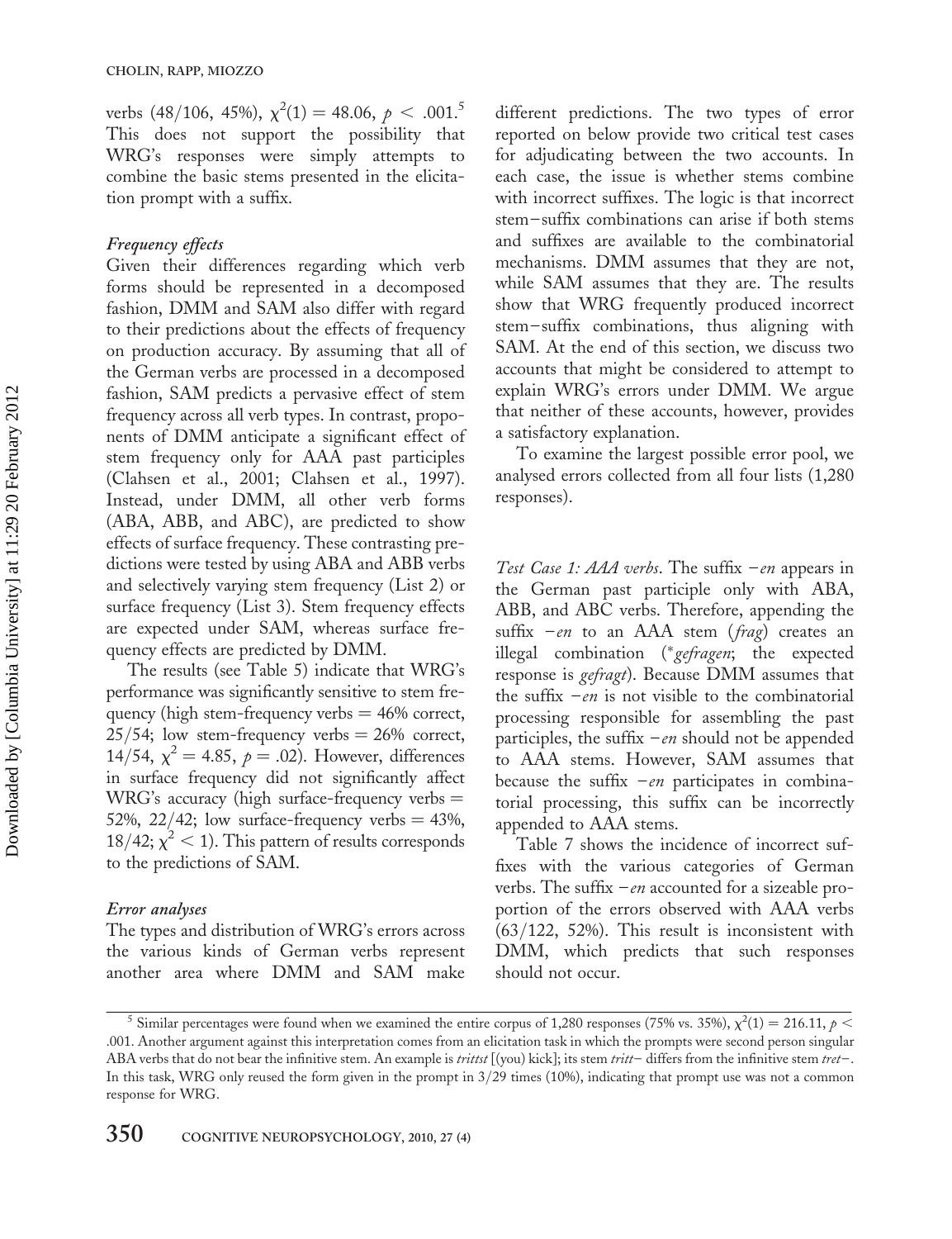|                                  |            |      |            |    |                    | Incorrect suffix              |             |                         |                        |         |                     |                     |                    |
|----------------------------------|------------|------|------------|----|--------------------|-------------------------------|-------------|-------------------------|------------------------|---------|---------------------|---------------------|--------------------|
|                                  | $- t$      |      | $- en$     |    | $-$ ten            |                               | $-\epsilon$ |                         | No suffix <sup>b</sup> |         | Other <sup>ε</sup>  |                     |                    |
| Verb class                       | N          | $\%$ | N          | %  | N                  | $\%$                          | N           | %                       | $\overline{N}$         | $\%$    | $\overline{N}$      | %                   | Total <sup>a</sup> |
| AAA<br>$ABB + ABC$ (stem change) | n.a.<br>24 | 77   | 63<br>n.a. | 52 | 16<br>$\mathbf{1}$ | 13<br>$\overline{\mathbf{3}}$ | 31<br>2     | 25 9<br>$6\overline{6}$ | $\overline{4}$         | 7<br>13 | 3<br>$\overline{0}$ | 2<br>$\overline{0}$ | 122<br>31          |

Table 7. Error distributions for WRG's past participle errors in which correct stems combined with incorrect suffixes

a Suffix errors produced in the whole corpus of 1,294 responses. <sup>b</sup> Zero suffixation is rare in German verb inflection, occurring only in the imperative. "The "other" responses included the pseudosuffix  $-e$ s and the suffix  $-e$ st.

Test Case 2: ABB and ABC verbs. A second test case involves errors like *geworfen*  $\rightarrow$  "geworft", where the correct, irregular past participle stem *worf* appears with the incorrect suffix  $-t$ . According to the DMM, errors in which the past participle stem of an ABB and ABC verb is correctly produced but affixed with  $-t$  should not occur. If, as claimed by this model, geworfen [thrown] is stored as a full word in the lexicon, then the stem *worf* is not available to serve as input to the combinatorial processing. However, such combinations are not disallowed by SAM. Because SAM posits that the past participle stems of ABB and ABC verbs are retrieved from the lexicon and are entered into combinatorial processes, these stems are then available to be combined with incorrect suffixes in conditions of language impairment. We identified 31 errors in which the past participle stems of ABB and ABC verbs were correctly produced and incorrectly affixed. Among these, the suffix  $-t$  was produced 24/31 times (77%). Thus, far from being rare, the suffix  $-t$  was found frequently among the errors involving ABB and ABC verbs.

A possible account of WRG's errors under DMM. DMM could explain the illegal combination of stems and affixes if one assumed that they occur as a result of confusions of verb forms, as when the present form is produced instead of the past participle form. One might imagine that an incorrect encoding of syntactic or semantic features could lead to this kind of form substitution. However,  $0/122$  AAA stem + en combinations and only 2/31 ABB/ABC past participle stem  $+ t$  combinations corresponded to other verb forms. Thus, an explanation of WRG's errors in terms of confusions between verb forms is not tenable.

A second avenue one might pursue in attempting to account for WRG's errors under DMM is the "analogy account". Clahsen (1997) found that neurologically intact German speakers typically used the regular suffix  $-t$  to inflect nonwords introduced. However, nonwords rhyming with existing stem-change verbs represented an exception; here, the suffix  $-en$  was overwhelmingly preferred. To explain this deviating pattern, Clahsen (1997) hypothesized that these nonwords $6$  activated the lexical nodes of existing stem-change verbs, which, in turn, provided a model for producing the suffix  $-en.$  If the lexical entries of stemchange verbs were not sufficiently activated, the default suffix  $-t$  was selected.

To attempt to extend this type of account to WRG's errors one would have to assume that the suffix  $-en$  was attached to AAA verbs that rhyme with/sound like stem-change verbs and that the suffix  $-t$  was attached to stem-change verbs that rhyme with/sound like AAA verbs. Furthermore, the analogical mechanisms would have to be able to apply very specifically—only to suffixes, not to stems—in order to explain

<sup>6</sup> It should be noted that these results were obtained with nonwords. It is presently unclear whether similar effects of analogy will be observed with the inflections of real words.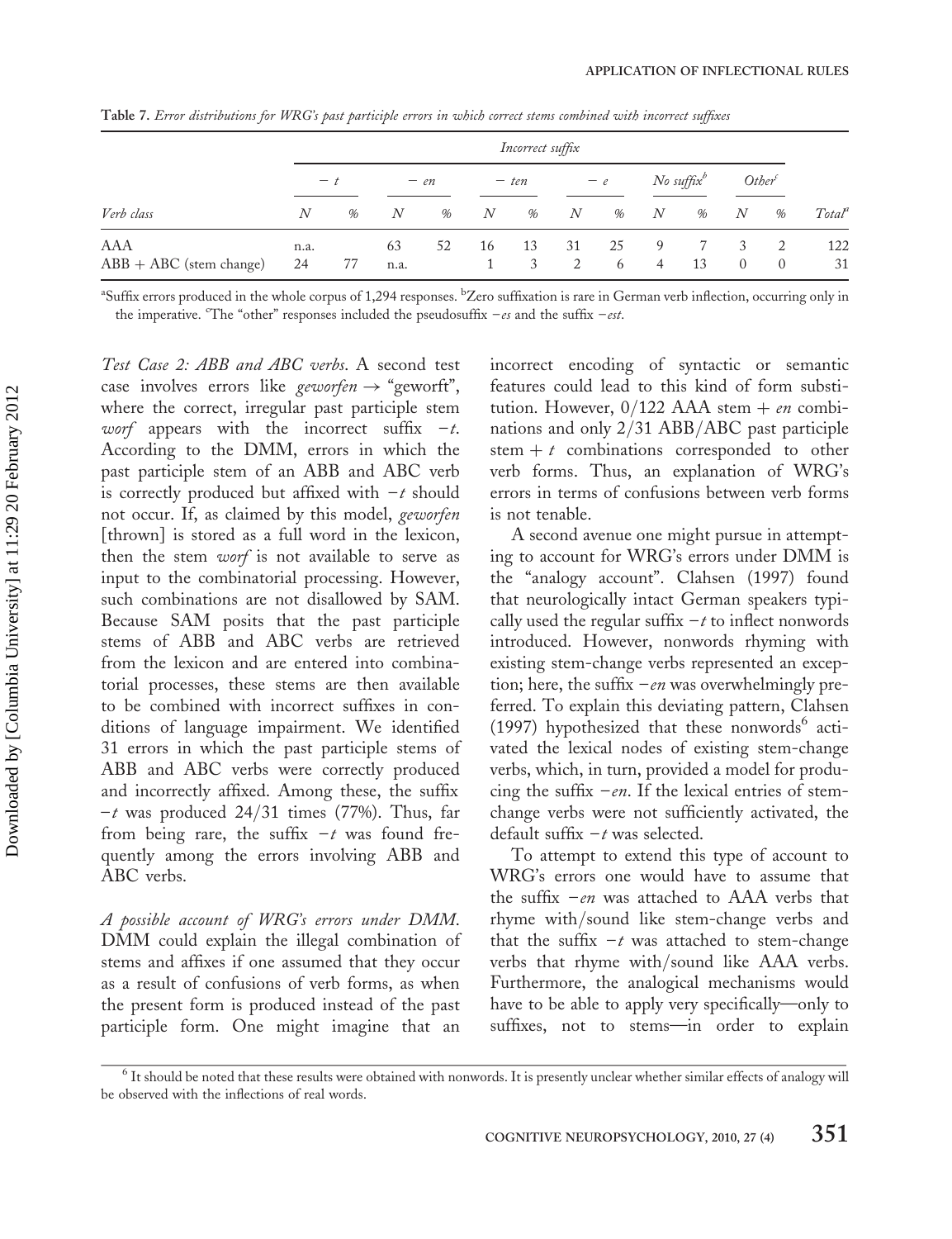WRG's errors where the suffixes were selectively substituted while the stems were left intact. This would be particularly challenging for the stemchange verbs, for which WRG successfully achieved the phonological changes in the stem but produced the incorrect affix. These various considerations suggest that an analogy-based account is not only ad hoc but also incapable of providing a parsimonious explanation of WRG's errors. This does not, of course, preclude that such mechanisms could provide a valid explanation for the pattern of nonword inflection performance reported with neurologically intact German speakers.

## GENERAL DISCUSSION

## The two proposals

The two proposals we have evaluated—the dualmechanism model and the stem-based assembly model—make different claims regarding the processing of inflected words. Their differences primarily involve contrasting views about the role of affix productivity in determining the conditions under which combinatorial processes apply. While DMM holds that only verbs that take productive/default affixes across their entire paradigm engage combinatorial processes, SAM proposes that all stem – suffix combinations can be assembled through combinatorial processes. These different positions make different predictions regarding the representation and processing of the morphologically complex verbs in a language like German with multiple types of stem – suffix combinations, only one of which is considered to be productive. A unique opportunity to test these diverging views was offered by the investigation of the performance of a Germanspeaking, brain-damaged individual exhibiting an acquired language impairment affecting his lexical access abilities, while leaving fairly intact his combinatorial processing capacities. We used an elicitation task to evaluate this individual's ability to produce German past participles. In this way, we were able to test contrasting

352 COGNITIVE NEUROPSYCHOLOGY, 2010, 27 (4)

predictions made by the two models. We found that results concerning accuracy, frequency effects, and error types consistently favoured SAM.

The critical findings, briefly summarized, are as follows:

- 1. The two theories differ with regard to whether or not they assume that stems are separately represented for all verbs, or only for those that take productive affixes across their paradigm. For an individual such as WRG with a lexical retrieval deficit, verbs with explicitly represented stems would be expected to benefit from an elicitation task that reduces lexical retrieval demands by providing the participant with the basic stem form (see Table 3). Under those circumstances, SAM and DMM make different predictions specifically regarding the production of ABA verbs in the past participle. DMM predicts that because the basic stem is not represented in the past participle form of ABA verbs, WRG's accuracy with these verbs should pattern with that of other stem-change, irregular verbs. In contrast, SAM predicts that because the basic stem is represented for ABA verbs, WRG's performance with these verbs should benefit from the elicitation paradigm, and his accuracy with these verb forms should pattern with that of the regular AAA verbs. The results clearly supported the predictions of SAM.
- 2. DMM predicts differential effects of surface and stem frequency depending on whether or not a verb takes productive affixes (Clahsen et al., 2001; Clahsen et al., 1997). Specifically, performance with verbs that take the productive affix should be sensitive to stem frequency while all others should be sensitive to surface frequency but not stem frequency. In contrast, SAM predicts sensitivity to (at least) stem frequency for all verb types. ABA and ABB verbs are particularly well suited to test these alternative predictions, since stem and surface frequency can be dissociated with these verbs. Contrary to the predictions of DMM, we did not observe significant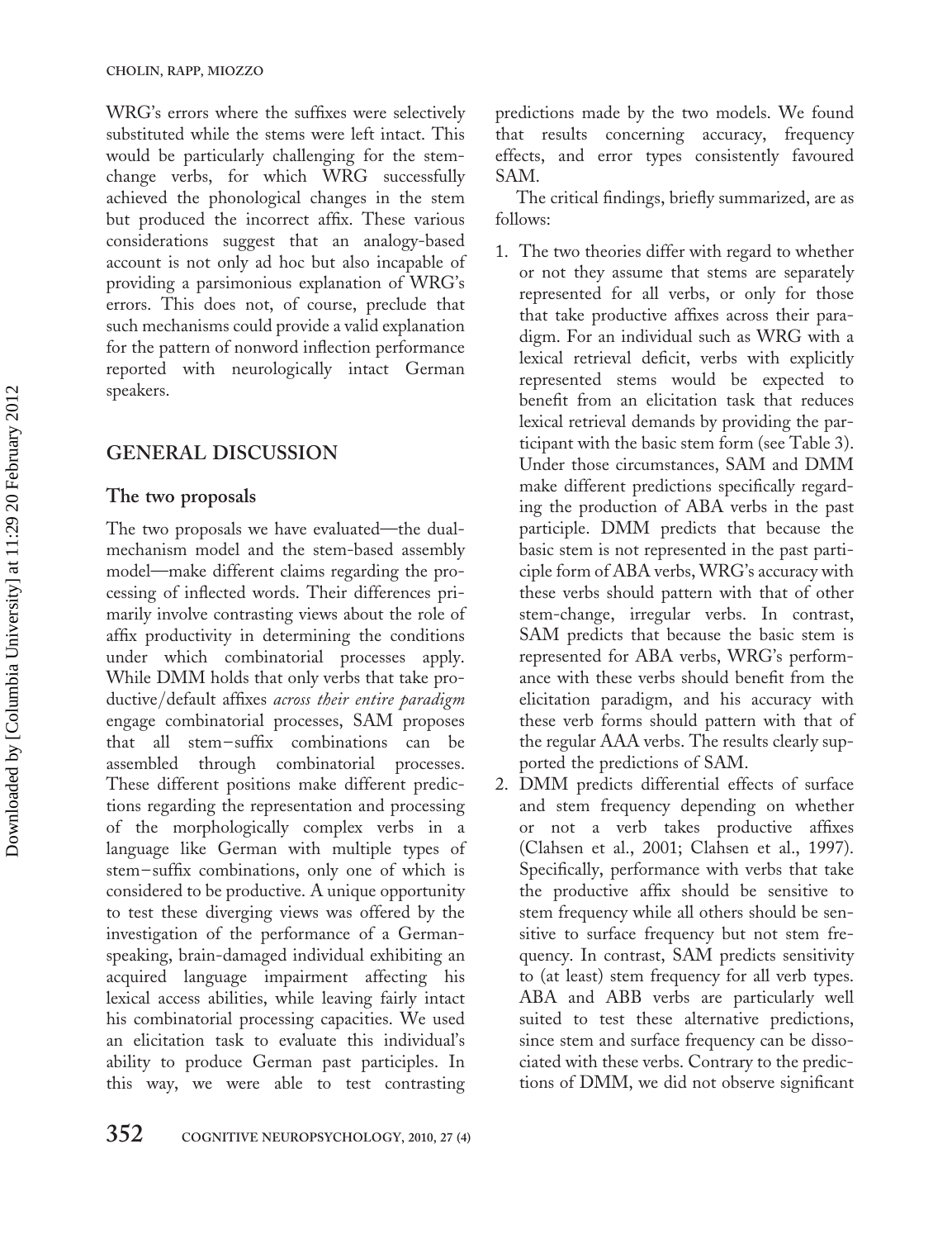effects of surface frequency. However, consistent with the expectations of SAM, we found significant effects of stem frequency.

3. The two theories differ with regard to the availability of stems and affixes to the combinatorial word formation processes. According to DMM, only productive affixes and those stems of verbs that use these affixes are available. According to SAM, however, all stems and affixes are available. We observed errors involving  $stem + affix$  combinations that would be predicted by SAM to occur if there were occasional failures of the combinatorial process. These same errors are difficult to reconcile with DMM as these particular morphemes should not be available to be (mis)combined in errors. Moreover, we examined various arguments that one might want to develop to explain such errors under DMM but found that they were not tenable.

Having reviewed the evidence favouring the claim that all German inflected verbs are subject to assembly, we would like to point out that we remain neutral with respect to the question of whether or not inflected verbs can also be represented and processed as whole words. A few models of word comprehension propose that frequently used multimorphemic words are represented both as whole words and in a decomposed form (Anshen & Aronoff, 1988; Baayen et al., 1997; Caramazza, Laudanna, & Romani, 1988; Frauenfelder & Schreuder, 1992). This possibility is not incompatible with SAM, which, while proposing that compositional processing applies to all inflections, does not rule out that additional, whole-word representations may exist in certain cases. However, it is worth noting that, in contrast to models of word comprehension, current models of word production do not assume that inflected words are represented as whole words, instead proposing only compositional processes (Dell, 1986; Levelt et al., 1999).

### Psycholinguistic evidence and SAM

Questions regarding the representations and processes involved in producing German verb

inflections have been investigated in several psycholinguistic studies with neurologically intact speakers (see Clahsen, 1999, for an overview). The results of these studies, which are reviewed in this section, either confirm key predictions of SAM or find reasonable accounts within the framework of the model.

SAM makes clear predictions about the priming effects one should observe in German with pairs of stem-related, visually presented words such as *gekauft* [bought]-*kaufen* [to buy]. If we extend the core assumption of SAM that all German verbs are subject to combinatorial processing to visual word recognition, comparable priming effects can appear for AAA verbs and stem-change verbs. This was the result obtained by Smolka, Zwitserlood, and Rösler (2007) with real and novel verbs in a visual lexical decision task. It should be noted, however, that in a prior experiment Sonnenstuhl et al. (1999) found stem priming for AAA verbs but not for ABA verbs. However, the findings of Sonnenstuhl et al. should be interpreted cautiously. As argued by Smolka et al., the finding of a stem priming effect restricted to AAA verbs could have resulted from imbalances concerning the surface frequencies of the tested verbs. When materials were accurately matched for frequency by Smolka et al., a stem priming effect was found for all verb types.

As we have seen above, another key prediction of SAM concerns the type of frequency effect expected with stem-change verbs. Because stemchange verbs are assumed to undergo assembly in production and decomposition in comprehension, their processing should be sensitive to stem frequency. Results obtained by Clahsen et al. (2001) with stem-change (past tense) verbs confirmed this prediction. Responses in a lexical decision task were faster for high than for low stem frequency preterite forms of irregular verbs (ABA, ABB, ABC) that were matched for surface frequencies. Against the background of these findings, the authors argued that irregular preterite stems engage in a combinatorial processing of stem  $+$  affix but that stems of irregular past participle do not (see also Clahsen et al., 1997; as well as Sonnenstuhl et al., 1999). SAM predicts their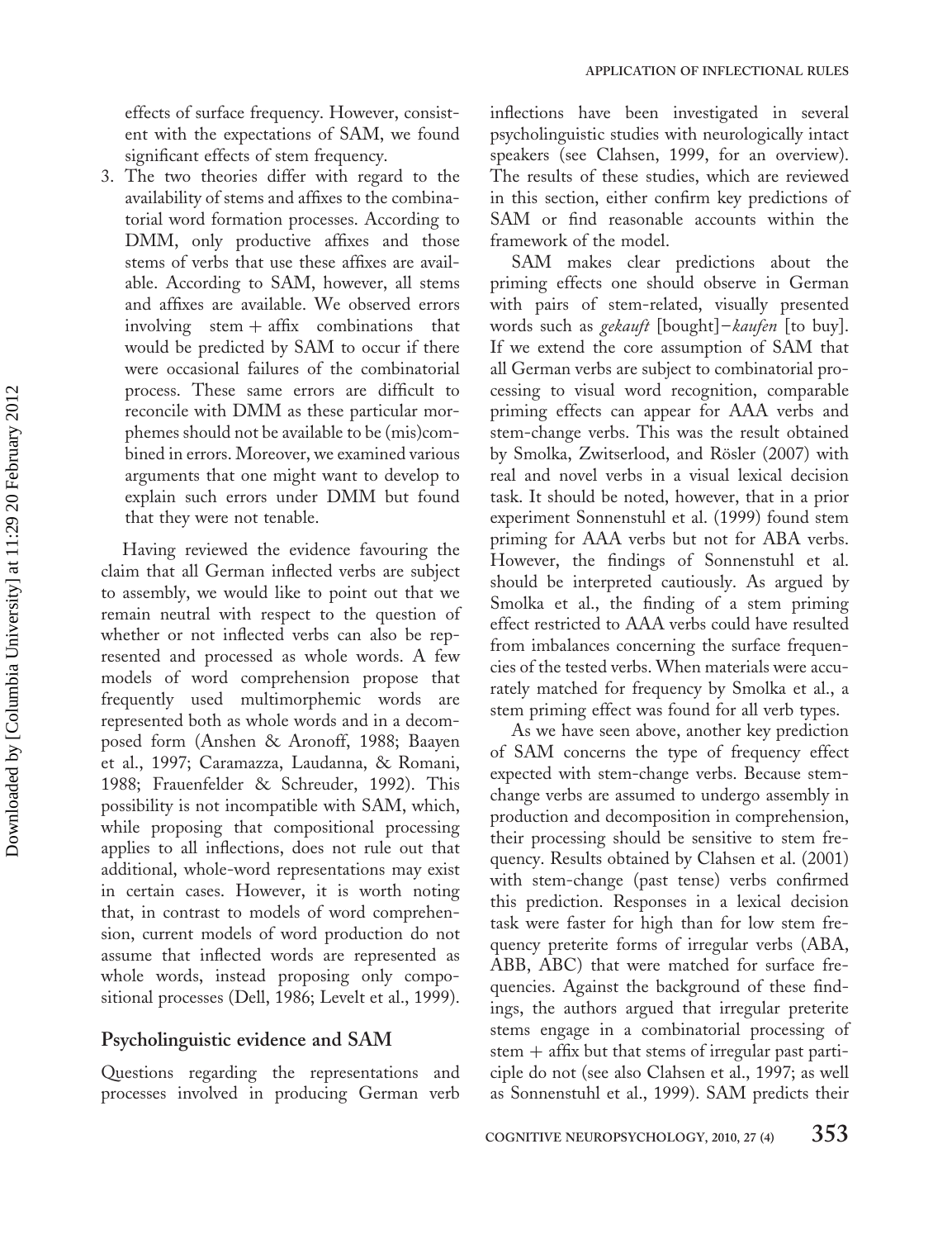findings with regard to preterite stems and extends the prediction to past participle stems. The results of our investigation reveal that combinatorial processes are more broadly available—that is, include past participle formation for stem-change verbs.

A final result that deserves attention was obtained with novel verbs by Clahsen et al. (1997). German-speaking participants learned novel verbs that were introduced either as "regular" verbs keeping the same stem in the infinitive and past tense (*pniewen–pniewte*), or as "irregular" verbs undergoing stem change between the two tenses (*plohmen–pliem*). Later, participants performed a same/different decision task on the past participle forms of those novel verbs—for example, they decided whether gepniewen–gepniewen were identical. Each novel verb was shown with the "regular" suffix  $-t$  and the "irregular" suffix  $-en.$  Previous findings with the same/different decision task indicate that grammatical and morphological violations slow down responses (Forster, 1987; Forster & Stevenson, 1987). Response latencies differed between "regular" and "irregular" novel verbs. Specifically, while responses to "regular" novel verbs were significantly faster with the "regular" suffix  $-t$  than the "irregular" suffix  $-en$ , the two suffixes yielded responses of comparable speed to that for "irregular" novel verbs. These results can be explained assuming the default application of the suffix  $-t$ , as proposed under SAM. "Regular" verbs bearing the "irregular" suffix  $-en$  run counter to the expectation that "regular" and novel verbs should carry the "regular", default suffix  $-t$ . On the other hand, the two suffixes are both unexpected with "irregular" verbs: the suffix  $-t$  because it is "regular", the suffix  $-en$  because it is not the default choice with novel verbs. This provides a possible account for the equivalence of response latencies for these two forms with "irregular" novel verbs.

The range of findings that can be accounted for by SAM makes it a compelling hypothesis. To be sure, a number of details concerning morphological processing and lexical access more generally need to be specified in SAM. Nonetheless, the convergence of evidence from both neuropsychology and psycholinguistics provides a strong foundation for the further development of SAM.

## An alternative view: A subsymbolic distributed approach

DMM and SAM share with other theories (e.g., Marslen-Wilson & Tyler, 1997; Pinker & Ullman, 2002; see also Berent, Pinker, & Shimron, 1999) a dual-mechanism approach to inflection, according to which qualitatively different mechanisms (combinatorial vs. lexical look-up) underlie the cognitive (and brain) processing of regular and irregular inflections, respectively. A prominent alternative has involved various types of connectionist models of word production (Elman et al., 1996; Joanisse & Seidenberg, 1999; MacWhinney & Leinbach, 1991; Mirkovic, MacDonald, & Seidenberg, 2005; Plunkett & Marchman, 1993; Rumelhart & McClelland, 1986; Seidenberg & Gonnerman, 2000). The common element across these models is the claim that the distinction between lexical look-up and combinatorial processing shared by other proposals is unnecessary and that, instead, word generation can be accomplished through the association of word sounds and word meanings. Within this approach, morphological structure corresponds to statistical regularities in the complex pattern of sound-meaning association strengths. In distributed, subsymbolic representational systems such as these, the frequency and consistency with which information is encountered determine how information is represented in the language production networks.

Joanisse and Seidenberg (1999) proposed a connectionist network for the production of regular and irregular English past tense. This network is of particular relevance here as it was claimed to simulate the neuropsychological deficits selectively affecting the processing of regular and irregular inflections that have been documented with English-speaking patients. Crucially, these successful simulations were obtained with a network that did not include mechanisms specifically devoted to word morphology. Dissociations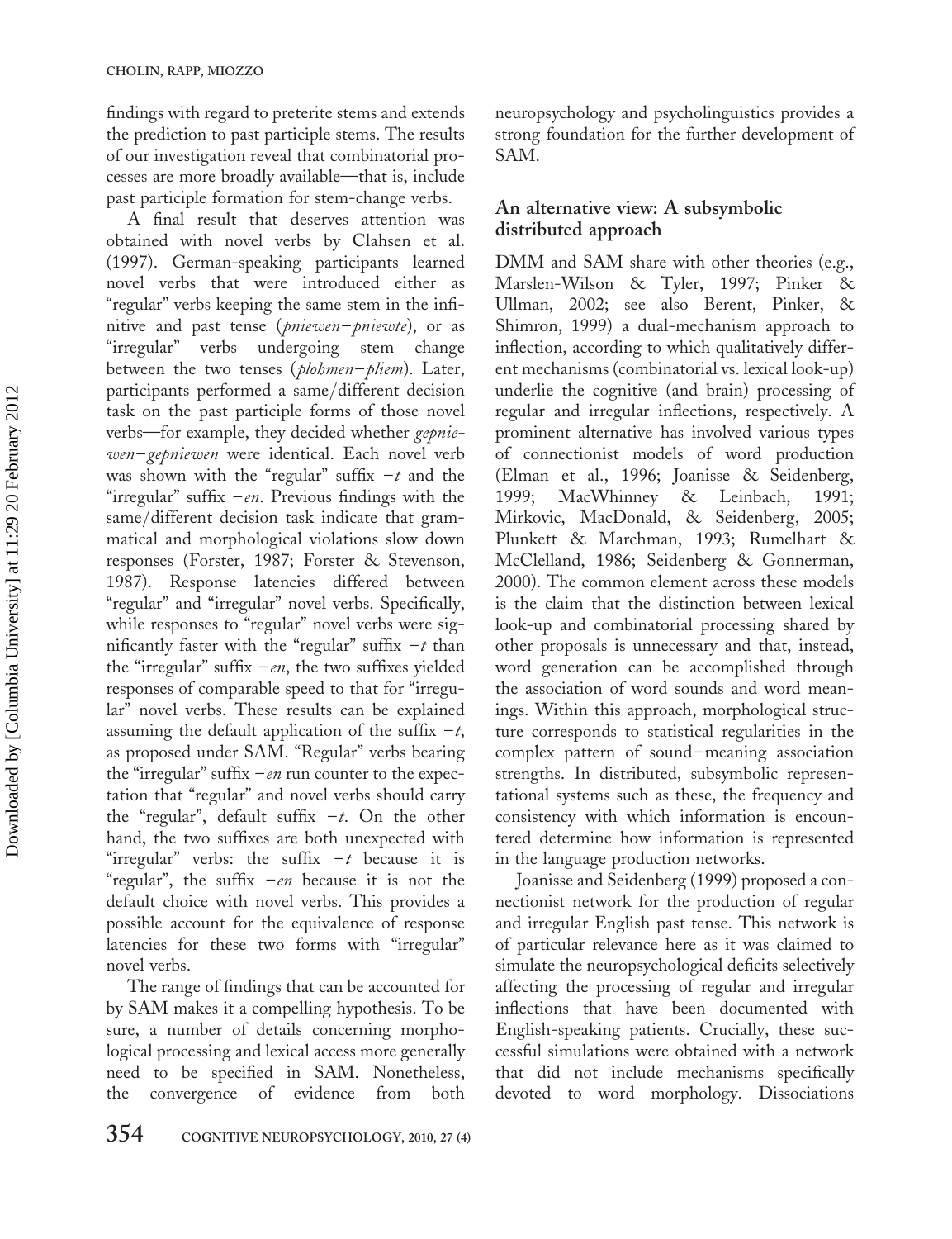between regular and irregular inflections were possible, nonetheless, because different types of representations and connections were differentially involved in the processing of regular versus irregular verb inflections.

The network included three distinct types of representations—semantic features for encoding word meaning and two sets of phonological features, for comprehension and production, respectively. The network could simulate different tasks, including the elicitation task. During the learning phase of network development when the connection weights were being established, the exposure to regular, stem  $+$  *ed* inflected verbs led to the formation of strong connections between the "comprehension" phonemes comprising the word stems and the "production" phonemes /t/ and /d/ marking the past tense. In addition, during this stage, connections were established between the semantic and phonological units that were critical for producing irregular verb inflections. These allowed the network to override the regular  $/t$  – /d/ default pattern and instead respond with the idiosyncratic forms required by irregular verbs.

Simulations that selectively disrupted the semantic and phonological components revealed that regular verbs were particularly affected by damaging phonological processing, while irregular verbs were more severely affected by perturbing the semantic processing. Based on these results, selective deficits for regular inflections were accounted for by Joanisse and Seidenberg (1999) in terms of a phonological impairment, whereas selective deficits for irregular inflections were attributed to a semantic impairment. It was not necessary to appeal to mechanisms specifically devoted to lexical look-up and morphological assembly to account for the selective nature of the deficits affecting regular and irregular inflections.

However, the neuropsychological data relevant for evaluating the predictions generated by this account have come primarily from English and have been mixed. Consistent with the simulation data, the co-occurrence of semantic deficits and impairments for irregular verb inflections has been reported in semantic dementia (Patterson

et al., 2001), a deficit primarily (but not exclusively) affecting semantic processing. The finding that phonological deficits are sometimes associated with marked difficulties with regular verb inflections are also in line with this account (Bird et al., 2003). However, evidence clearly inconsistent with Joanisse and Seidenberg's (1999) account includes the finding that irregular verb inflections were intact in a patient with semantic deficit (Miozzo & Gordon, 2005) and that irregular verb inflections were impaired in an individual with a phonological deficit (Miozzo, 2003). Moreover, Tyler et al. (2002) showed that deficits for regular inflections are not correlated with the severity of phonological impairments.

WRG's performance pattern may be added to the set of neuropsychological results that are problematic for the account advanced by Joanisse and Seidenberg (1999) since WRG's severe difficulties with irregular inflections were not associated with a frank semantic deficit but instead with difficulties in lexical retrieval. Alternatively, one might attempt to explain WRG's problems with verb inflections as caused by a phonological deficit. The results of Bird et al. (2003) suggest that the phonological complexity of English inflected words causes aphasic individuals with phonological deficits to fail specifically with these words. There are a number of reasons that make this unlikely in WRG's case. Prominent among them is his excellent repetition performance, which makes a primary phonological deficit unlikely. Furthermore, this type of account does not explain the production of responses in which the incorrect suffix is attached to the correct stem.

## The role of productivity

Like other investigators, we have also directed our attention to German past participles for the purposes of understanding the role of productivity in inflectional morphology. The AAA past participle suffix is used productively as the default form, as is indicated by its use in borrowings and novel verbs. However, the results we obtained from WRG suggest that this productivity is not the critical factor in determining whether word inflections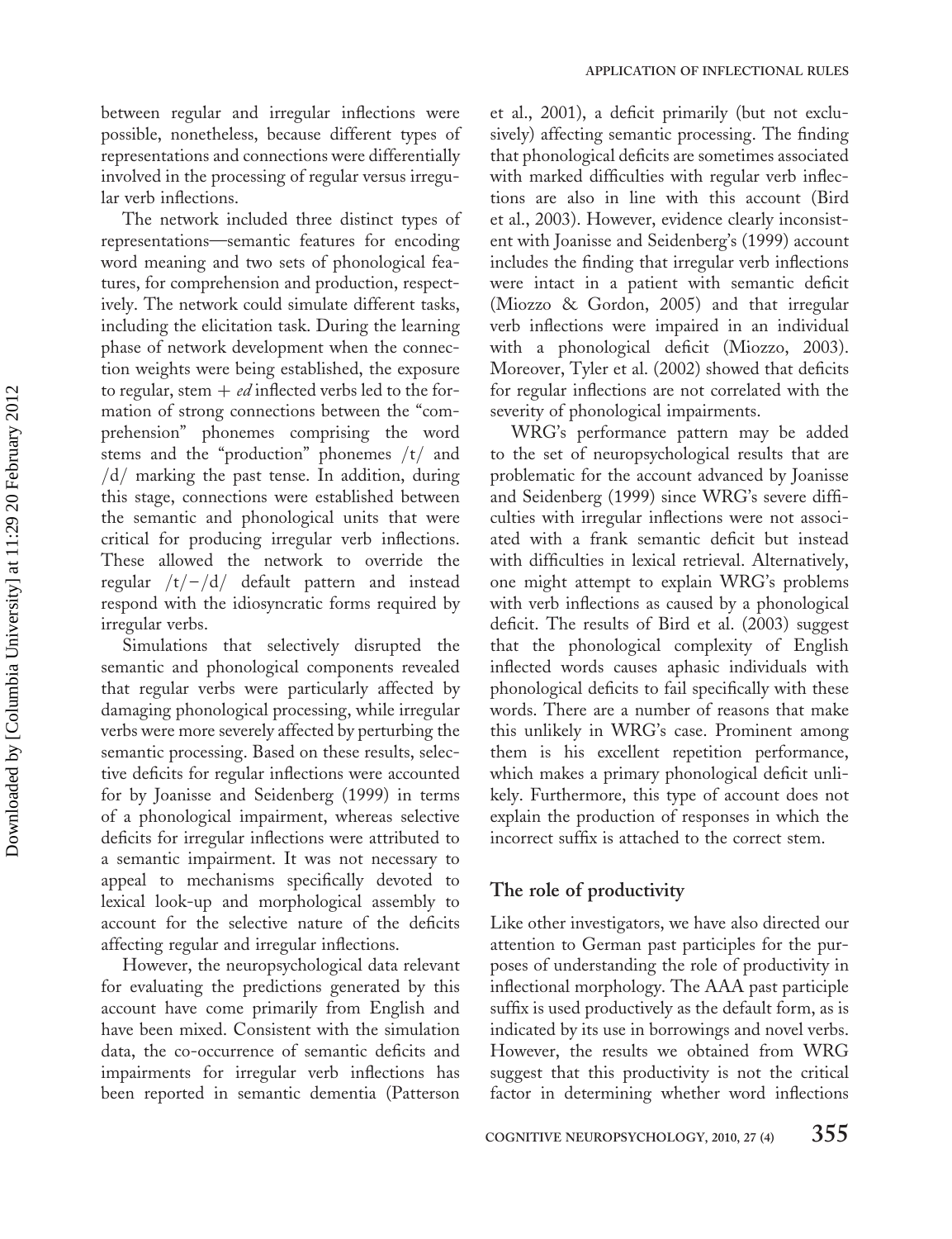are derived by combinatorial mechanisms and are stored in a decomposed fashion (see also, as reviewed above, Smolka et al., 2007).

This may, at least in part, be due to the fact that productivity is not easily defined or identified. It may not be a coincidence that in many languages, including English and German, productive verb inflections are obtained by the combination of a basic stem and a suffix—this solution may have some clear design advantages.<sup>7</sup> However, morphological features of this sort are unlikely to be the only factors determining which inflection would ultimately emerge as the productive one. In both English and German, the high type-frequency with which certain verb inflections are used in the language has most certainly been a critical element for establishing the productivity of such forms. But frequency may not play the same critical role in other cases. The plural of German nouns provides a well-known example. German nouns take one of five suffixes in their plural forms:  $-(e)n$ ,  $-s$ ,  $-e$ ,  $-er$ , and zero suffixes (stem change also occurs with the last three suffixes). Despite being the least frequent, the suffix  $-s$  is the default—productive—case, as attested by its appearance in borrowings and proper names, and is the preferential choice with nonwords in experimental settings (Marcus et al., 1995). The default status acquired by the suffix  $-s$  may also depend on its relative unmarkedness, as suggested by Janda (1990) and Stemberger (1999). That is,  $-s$  is not subject to the same constraints—both morphological (e.g., grammatical gender) and phonological (syllable number and structure, rhyming pattern)—that limit the use of the other suffixes. The suffix  $-s$  can thus be applied as the Notpluralendung (emergency plural ending), as van Dam (1940) aptly defined its role. An even more complex case is represented by denominal verbs—that is, verbs derived from preexisting nouns. In English, for example, denominal verbs are preferentially inflected as regular (stem  $+$  ed) forms, as in the example the hammer, to hammer,

hammered. Linguistic and psycholinguistic evidence suggests that both semantic and syntactic factors are involved in the widespread regularization observed with denominal verbs (Bandi-Rao & Murphy, 2007; Gordon & Miozzo, 2008; Kim et al., 1991; Ramscar, 2002). Although a list of the factors implicated in productivity is most certainly incomplete at present, the emerging picture seems sufficiently clear to draw the generalization that such factors vary not only cross-linguistically but also across the morphological forms present in individual languages. That is, various case-specific factors conspire in determining the form that wins in each particular case. Of course, an important challenge for language scientists is to characterize the factors underpinning productivity in all individual instances. But an even greater (though more exciting) challenge is to determine whether the different factors co-occur with systematic regularity and whether any ranking exists, such that certain factors are more influential than others.

## CONCLUSIONS

The question we set out to address with this investigation concerned the conditions under which combinatorial affixation processes apply. We contrasted two proposals that provided different answers to this question. On the one hand, the DMM proposes that combinatorial affixation applies only to "regular" verbs that take a productive affix and whose stems do not undergo change; on the other hand, SAM proposes that combinatorial affixation is available to all identifiable stems and affixes. In German, productivity and stem change can be decoupled given that there are verb forms that do not take the productive affix but also do not undergo stem change. Through a detailed study of the performance of a German-speaking aphasic individual we tested the different predictions generated from

 $^7$  But it is worth pointing out that linguists have also described productive forms that do not involve stem  $+$  affix combinations, though these combinations exist in the language. Examples include the subtractive process observed with the nominative nouns in Lardil and the perfect verbs in Papago, and the incomplete phase in Rotuman (see Blevins, 1999, for a discussion of these cases).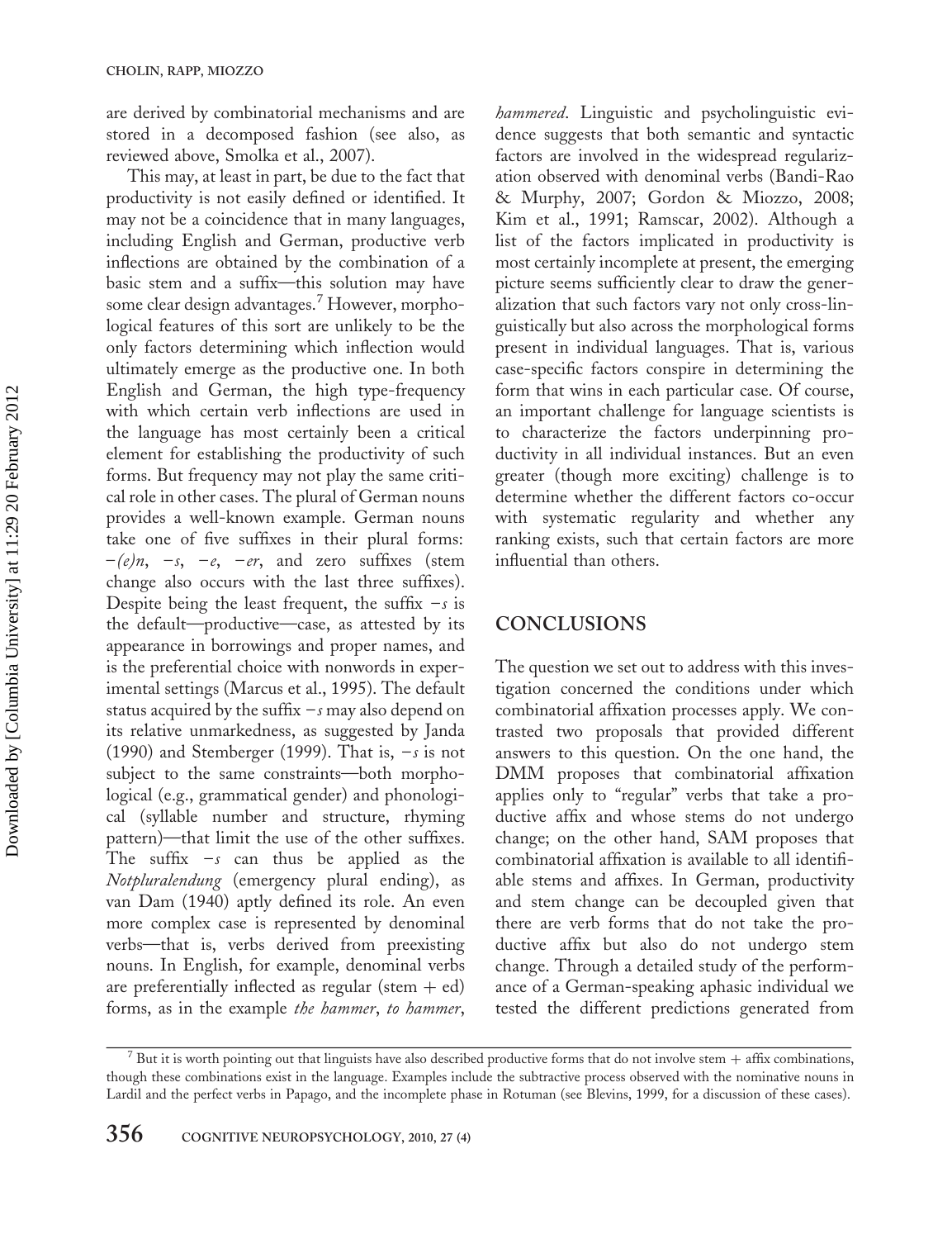these proposals, regarding accuracy, errors, and the effects of frequency. The results clearly reveal that combinatorial processing is not restricted to forms that take productive inflections but that, instead, these processes apply far more broadly to identifiable stems and suffixes. Essentially, these findings support a decoupling of productivity from compositionality such that combinatorial mechanisms apply as broadly as possible.

> Manuscript received 9 October 2009 Revised manuscript received 20 August 2010 Revised manuscript accepted 23 August 2010 First published online 19 November 2010

## REFERENCES

- Alegre, M., & Gordon, P. (1999). Frequency effects and the representational status of regular inflections. Journal of Memory and Language, 40, 41–61.
- Anshen, F., & Aronoff, M. (1988). Producing morphologically complex words. *Linguistics*, 26, 641–655.
- Baayen, R. H., Dijkstra, T., & Schreuder, R. (1997). Singulars and plurals in Dutch: Evidence for a parallel dual-route model. Journal of Memory and Language, 37, 94–117.
- Baayen, R., Piepenbrock, R., & Van Rijn, H. (1993). The CELEX lexical database [CD-ROM]. Philadelphia, PA: University of Pennsylvania, Linguistic Data Consortium.
- Badecker, W., & Caramazza, A. (1991). Morphological composition in the lexical output system. Cognitive Neuropsychology, 8, 335–368.
- Badecker, W., Hillis, A. E., & Caramazza, A. (1990). Lexical morphology and its role in the writing process: Evidence from a case of acquired dysgraphia. Cognition, 35, 205–243.
- Badecker, W., Rapp, B., & Caramazza, A. (1996). Lexical morphology and the two orthographic routes. Cognitive Neuropsychology, 13, 161–175.
- Bandi-Rao, S., & Murphy, G. L. (2007). The role of meaning in past-tense inflection: Evidence from polysemy and denominal derivation. Cognition, 104, 150–162.
- Bauer, L. (2001). Morphological productivity. Cambridge, UK: Cambridge University Press.
- Berent, I., Pinker, S., & Shimron, J. (1999). Default nominal inflection in Hebrew: Evidence from mental variables. Cognition, 72, 1-44.
- Bird, H., Lambon Ralph, M. A., Seidenberg, M. S., McClelland, J. L., & Patterson, K. (2003). Deficits in phonology and past-tense morphology: What's the connection? Journal of Memory and Language, 48, 502–526.
- Blevins, J. P. (1999). Productivity and exponence. Behavioral and Brain Sciences, 22, 1015–1016.
- Bloomfield, L. (1935). Language. London, UK: George Allen and Unwin.
- Caramazza, A., Laudanna, A., & Romani, C. (1988). Lexical access and inflectional morphology. Cognition, 28, 297–332.
- Clahsen, H. (1997). The representation of German participles in the German mental lexicon: Evidence for the dual-mechanism model. In G. E. Booij & J. van Merle (Eds.), Yearbook of morphology 1996 (pp. 73–96). New York, NY: Springer.
- Clahsen, H. (1999). Lexical entries and rules of language: A multidisciplinary study of German inflections. Behavioral and Brain Sciences, 22, 991–1060.
- Clahsen, H., Eisenbeiss, S., Hadler, M., & Sonnenstuhl, I. (2001). The mental representation of inflected words: An experimental study of adjectives and verbs in German. Language, 77, 510–543.
- Clahsen, H., Eisenbeiss, S., & Sonnenstuhl-Henning, I. (1997). Morphological structure and the processing of inflected words. Theoretical Linguistics, 23, 201–249.
- Cortese, M. J., Balota, D. A., Sergent-Marshall, S. D., Buckner, R. L., & Gold, B. T. (2006). Consistency and regularity in past-tense verb generation in healthy aging, Alzheimer's disease, and semantic dementia. Cognitive Neuropsychology, 23, 856–876.
- Cutler, A. (1980). Productivity in word formation. Chicago Linguistic Society, 16, 45–51.
- de Diego Balanguer, R., Costa, A., Sebastián-Gallés, N., Juncadella, M., & Caramazza, A. (2004). Regular and irregular morphology and its relationship with agrammatism: Evidence from two Spanish-Catalan bilinguals. Brain and Language, 91, 212–222.
- Dell, G. S. (1986). A spreading activation theory of retrieval in sentence production. Psychological Review, 93, 283–321.
- Dressler, W. U. (1985). On the productiveness of natural morphology. Journal of Linguistics, 21, 321-337.
- Durrell, M. (2001). Strong verb ablaut in the West Germanic languages. In S. Watts, J. West, & H. Solms (Eds.), Zur Verbmorphologie germanischer Sprachen (pp. 5-18). Tubingen, Germany: Max Niemeyer.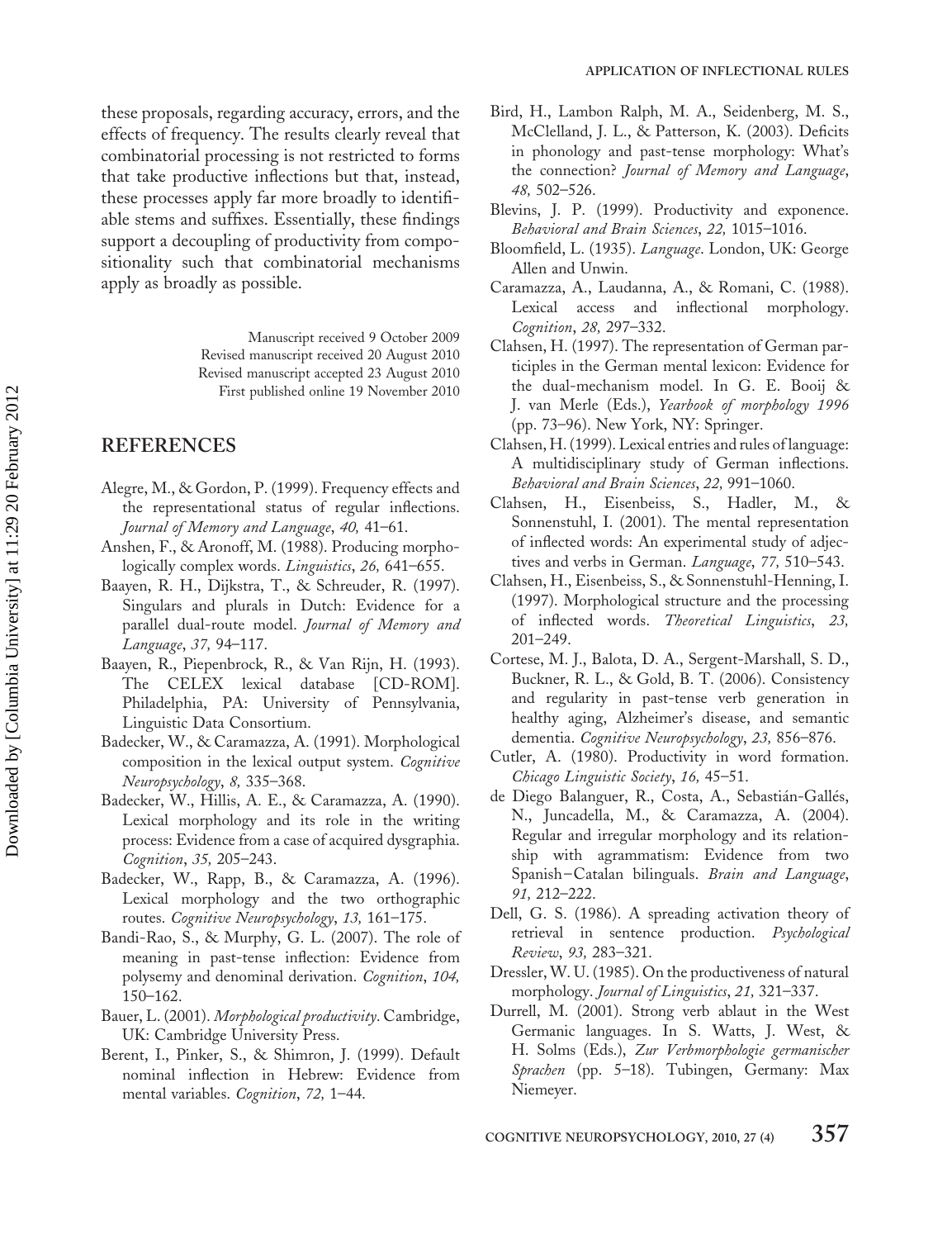- Elman, J., Bates, E., Johnson, M. H., Karmiloff-Smith, A., Parisi, D., & Plunkett, K. (1996). Rethinking innateness: A connectionist perspective on development. Cambridge, MA: MIT Press.
- Ford, M. A., Marslen-Wilson, W. D., & Davis, M. H. (2003). Morphology and frequency: Contrasting methodologies. In R. H. Baayen & R. Schreuder (Eds.), Morphological structure in language processing (pp. 89–124). Berlin, Germany: Mouton de Gruyter.
- Forster, K. (1987). Binding, plausibility and modularity. In J. Garfield (Ed.), Modularity in knowledge representation and natural language processing. Cambridge, MA: MIT Press.
- Forster, K., & Stevenson, B. (1987). Sentence matching and well-formedness. Cognition, 26, 171–86.
- Frauenfelder, U. H., & Schreuder, R. (1992). Constraining psycholinguistics models of morphological processing and representation: The role of productivity. In G. E. Booij & J. Van Marle (Eds.), Yearbook of morphology 1991 (pp. 165–183). Dordrecht, The Netherlands: Kluwer Academic Publishers.
- Goldberg, A. M., Cholin, J., Bertz, J. W., Rapp, B., & Miozzo, M. (2007). Evidence for morpho-phonological processes in spoken production. Brain and Language, 103, 162–163.
- Goldrick, M., & Rapp, B. (2007). Lexical and postlexical phonological representations in spoken production. Cognition, 102, 219–260.
- Gordon, P., & Miozzo, M. (2008). Can word formation be understood or understanded by semantics alone? Cognitive Psychology, 56, 30–52.
- Huber, W., Poeck, K., Weniger, D., & Willmes, K. (1983). Aachener Aphasie Test [Aachen Aphasia Test]. Göttingen, Germany: Hogrefe.
- Janda, R. D. (1991). Frequency, markedness, & morphological change: On predicting the spread of noun-plural -s in Modern High German and West Germanic. In Y. No & M. Libucha (Eds.), Proceedings of the Seventh Eastern States Conference on Linguistics (ESCOL'90) (pp. 136–153). The Ohio State University, Columbus, OH.
- Joanisse, M. F., & Seidenberg, M. S. (1999). Impairments in verb morphology after brain injury: A connectionist model. Proceedings of the National Academy of Sciences, 96, 7592–7597.
- Kim, J. J., Pinker, S., Prince, A., & Prasada, S. (1991). Why no mere mortal has ever flown out to center field. Cognitive Science, 15, 173–218.
- Laine, M., Niemi, J., Koivuselkä-Sallinen, P., & Hyönä, J. (1995). Morphological processing in a highly

inflected language. Cognitive Neuropsychology, 12, 457–503.

- Levelt, W. J. M., Roelofs, A., & Meyer, A. S. (1999). A theory of lexical access in speech production. Brain and Behavioral Sciences, 22, 313–335.
- MacWhinney,B.,& Leinbach, J. (1991). Implementations are not conceptualizations: Revisiting the verb learning model. Cognition, 40, 121–157.
- Marcus, G. (2001). The algebraic mind. Cambridge, MA: MIT Press.
- Marcus, G. F., Brinkmann, U., Clahsen, H., Wiese, R., & Pinker, S. (1995). German inflection: The exception that proves the rule. Cognitive Psychology, 29, 189–256.
- Marslen-Wilson, W., & Tyler, L. K. (1997). Dissociating types of mental computation. Nature, 387, 592–594.
- Miceli, G., & Caramazza, A. (1988). The dissociation of inflectional and derivational morphology. Brain and Language, 35, 24–65.
- Miozzo, M. (2003). On the processing of regular and irregular forms of verbs and nouns: Evidence from neuropsychology. Cognition, 87, 101–127.
- Miozzo, M., Costa, A., Hernández, M., & Rapp, B. (2010). Lexical processing in the bilingual brain: Evidence from grammatical/morphological deficits. Aphasiology, 24, 262–287.
- Miozzo, M., & Gordon, P. (2005). Facts, events, and inflection: When language and memory dissociate. Journal of Cognitive Neuroscience, 17, 1074–1086.
- Mirkovic, J., MacDonald, M., & Seidenberg, M. S. (2005). Where does gender come from? Evidence from a complex inflectional system. Language and Cognitive Processes, 20, 139–167.
- Patterson, K., Lambon Ralph, M. A., Hodges, J. R., & McClelland, J. L. (2001). Deficits in irregular pasttense verb morphology associated with degraded semantic knowledge. Neuropsychologia, 39, 709–724.
- Paul, H. (1916). Deutsche Grammatik [German grammar] (Vol. I). Halle (Saale), Germany: Niemeyer.
- Paul, H. (1998). Mittelhochdeutsche Grammatik [Middle High German Grammar] (24th ed., revised by P. Wiehl & S. Grosse). Tübingen, Germany: Niemeyer.
- Penke, M., Janssen, U., & Krause, M. (1999). The representation of inflectional morphology: Evidence from Broca's aphasia. Brain and Language, 68, 225–232.
- Penke, M., & Westermann, G. (2006). Broca's area and inflectional morphology: Evidence from Broca's aphasia and computer modeling. Cortex, 42, 563–576.